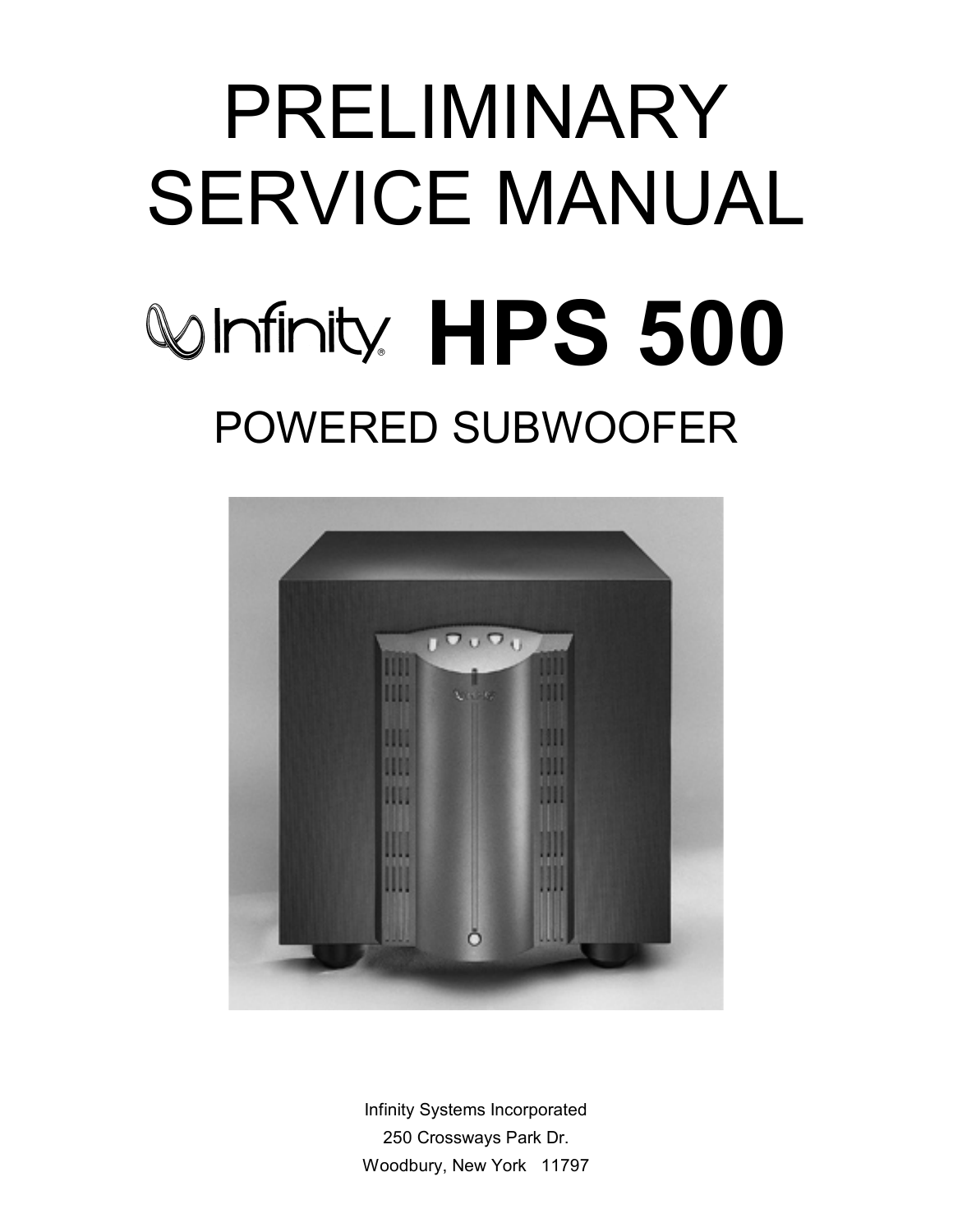### - CONTENTS -

| SET-UP GUIDE ALL ALL AND SET-UP GUIDE |  |
|---------------------------------------|--|
|                                       |  |
|                                       |  |
|                                       |  |
|                                       |  |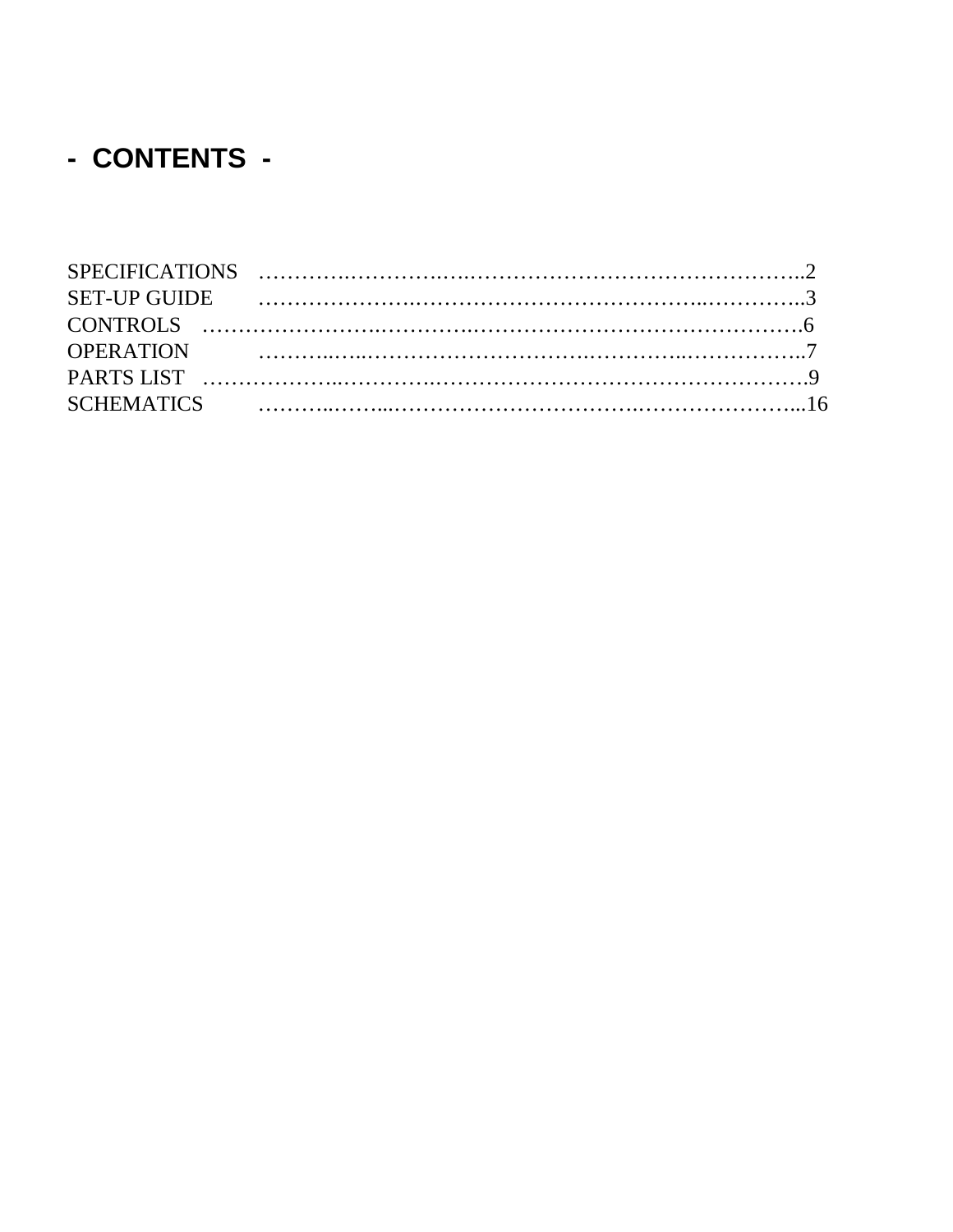#### <span id="page-2-0"></span>**Infinity HPS-500 500w Powered Sub Amp SPECIFICATIONS**

| <b>Frequency respose</b>                          | 22Hz - 120Hz                 |                           |                           |                                                 |                                                                                 |
|---------------------------------------------------|------------------------------|---------------------------|---------------------------|-------------------------------------------------|---------------------------------------------------------------------------------|
| <b>Drive Unit</b>                                 | 15" Woofer                   |                           |                           |                                                 |                                                                                 |
| Weight                                            | 77.2 lbs./35kg               |                           |                           |                                                 |                                                                                 |
| Dimensions (H x W x D)                            | 22 7/16" (502 x 483 x 570mm) |                           |                           |                                                 |                                                                                 |
| LINE VOLTAGE 120VAC/60Hz                          |                              |                           |                           |                                                 |                                                                                 |
| LINE VOLTAGE 230VAC/50Hz                          |                              |                           |                           |                                                 |                                                                                 |
| Parameter                                         | <b>Specification</b>         | Unit                      | Limits                    | <b>Conditions</b>                               | <b>Notes</b>                                                                    |
| <b>Amp Section</b>                                |                              |                           |                           |                                                 |                                                                                 |
| Type (Class AB, D, other)                         | <b>AB Bridged</b>            | $\overline{\phantom{a}}$  | $\mathbb{Z}^2$            | <b>BASH® Power Supply</b>                       |                                                                                 |
| Load Impedance (speaker)                          |                              | 20 Ohms                   | $\ddotsc$                 | Nominal                                         | Z-curve required                                                                |
| <b>Rated Output Power</b>                         |                              | 500 Watts                 | 400                       | 1 input driven                                  |                                                                                 |
| THD@ Rated Power                                  | 0.1%                         |                           | $\mathbf{1}$              | 22k filter                                      | 500w                                                                            |
| THD @ 1 Watt                                      | 0.3%                         |                           | $\mathbf{1}$              | 22k filter                                      |                                                                                 |
| Polarity                                          |                              | $0$ deg.                  | $0^\circ$ ±20             | In phase at 50Hz in Direct Mode                 | 250 faston (+)205 faston (-)                                                    |
| DC Offset                                         |                              | 20 mV-DC                  | 50                        | @ Speaker Outputs                               |                                                                                 |
| Damping factor                                    | >200 DF                      |                           | $\overline{\phantom{a}}$  |                                                 |                                                                                 |
| <b>Input Sensitivity</b>                          |                              |                           |                           |                                                 |                                                                                 |
| Input Frequency                                   |                              | 31 Hz                     | 31                        | Nominal Freq.                                   | 1 input driven                                                                  |
| Line Input                                        |                              | 350 mVrms                 | ±2dB                      | To Rated Power                                  | 1 input driven                                                                  |
| Speaker/Hi Level Input                            |                              | 8 Vrms                    | ±2dB                      | <b>To Rated Power</b>                           | (-26dB below Line In)1 input driven                                             |
|                                                   |                              |                           |                           |                                                 |                                                                                 |
| <b>Signal to Noise</b>                            |                              |                           |                           |                                                 |                                                                                 |
| SNR-A-Weighted                                    |                              | $100$ dBA                 | 90                        | relative to rated power                         | A-Weighting filter                                                              |
| SNR-unweighted                                    |                              | 70 dBr                    | 70                        | relative to rated power                         | 22k filter                                                                      |
| SNR rel. 1W-unweighted                            |                              | 60 dBr                    | 55                        | relative to 1W Output                           | 22k filter                                                                      |
| <b>Residual Noise Floor</b>                       |                              | 2 mVrms                   | 3                         | Volume @max, using RMS reading DMM/VOM (or A/P) |                                                                                 |
| Residual Noise Floor                              |                              | 1.5 mVrms(max)            | $\overline{2}$            |                                                 | Volume @max, w/ A/P Swept Bandpass Measurement (Line freq.+ harmonics)          |
| Input Impedance Line Input                        |                              | 3k ohms                   | N/A                       |                                                 |                                                                                 |
| Speaker/Hi Level Input                            |                              | 470 ohms                  | N/A                       |                                                 |                                                                                 |
|                                                   |                              |                           |                           |                                                 |                                                                                 |
| <b>Active Filters</b>                             |                              |                           |                           |                                                 |                                                                                 |
| Low Pass (fixed or variable)                      | Variable                     |                           |                           | Note: Center positon = 100Hz                    |                                                                                 |
| Low Pass filter (point or range)                  | 45-120 Hz                    |                           | ±2dB                      |                                                 |                                                                                 |
| Slope                                             |                              | 12 dB/Octave              | n/a                       |                                                 |                                                                                 |
| Q                                                 |                              | 0.707 Damping             | n/a                       |                                                 |                                                                                 |
| Normal-Direct Switch                              | yes                          | $\sim$                    | functional                |                                                 |                                                                                 |
|                                                   | 160 (direct),                |                           |                           |                                                 |                                                                                 |
| Low Pass filter (point or range)                  | 45-120 (normal) Hz           |                           | ±2dB                      |                                                 |                                                                                 |
| Slope                                             |                              | 12 dB/Octave              | $\mathbb{L}^{\mathbb{L}}$ |                                                 |                                                                                 |
| Q                                                 | $\overline{\phantom{a}}$     | Damping                   | $\sim$                    |                                                 |                                                                                 |
| Subsonic filter (HPF)                             |                              | 31 Hz                     | ±2dB                      |                                                 |                                                                                 |
| Slope<br>Q                                        | ٠.                           | 12 dB/Octave              | $\sim$<br>Ξ.              |                                                 |                                                                                 |
| <b>Video Boost Switch</b>                         | yes                          | Damping                   | $\mathbb{Z}^2$            |                                                 |                                                                                 |
| <b>Boost</b>                                      |                              | $+3$ dB                   | $\sim$                    |                                                 |                                                                                 |
| Range                                             | 40-80 Hz                     |                           | $\sim$                    |                                                 |                                                                                 |
|                                                   |                              |                           |                           |                                                 |                                                                                 |
| <b>Features</b>                                   | $\overline{\phantom{a}}$     |                           |                           |                                                 |                                                                                 |
| Limiter                                           |                              |                           |                           |                                                 |                                                                                 |
| Line Out Crossover Switch                         |                              |                           |                           |                                                 |                                                                                 |
| <b>Phase Switch</b>                               |                              |                           | functional                |                                                 |                                                                                 |
| Line Output (80Hz HPF-unity gain)                 |                              | $\overline{\phantom{a}}$  | functional                |                                                 |                                                                                 |
| Volume pot Taper (lin/log)                        | log                          | Ξ.                        | functional                |                                                 |                                                                                 |
| Input Configuration                               | $\sim$                       | $\overline{\phantom{a}}$  |                           |                                                 |                                                                                 |
| Line Out: 80/120/160Hz HPF                        | 80/120/160 Hz                |                           | functional                |                                                 |                                                                                 |
| Slope                                             |                              | 6 dB/Octave               | functional                |                                                 |                                                                                 |
| Q                                                 |                              | 0.707 Damping             | functional                |                                                 |                                                                                 |
|                                                   |                              |                           |                           |                                                 |                                                                                 |
| Power on Delay time                               |                              | $>3$ sec.                 | >3                        | <b>AC Power Applied</b>                         |                                                                                 |
| <b>Transients/Pops</b>                            |                              |                           |                           | @ Speaker Outputs                               |                                                                                 |
| <b>ATO Transient</b><br>Turn-on Transient         |                              | 10 mV-peak<br>500 mV-peak | 20<br>1v-pp               | @ Speaker Outputs                               | AC Line cycled from OFF to ON                                                   |
| <b>Turn-off Transient</b>                         |                              | 500 mV-peak               | $1v$ -pp                  | @ Speaker Outputs                               | AC Line cycled from ON to OFF                                                   |
|                                                   |                              |                           |                           |                                                 |                                                                                 |
| <b>Efficiency</b>                                 |                              |                           |                           |                                                 |                                                                                 |
| Stand-by Input Power                              |                              | 10 Watts                  | 15                        | @ nom. line voltage                             |                                                                                 |
| Power Cons.@rated power                           |                              | 670 Watts                 | N/A                       | @ nom. line voltage                             |                                                                                 |
|                                                   |                              |                           |                           |                                                 |                                                                                 |
| Protection                                        |                              |                           |                           |                                                 |                                                                                 |
| <b>Thermal Protection</b><br>DC Offset Protection | yes                          |                           | functional                | DC present at Speaker Out leads                 | Decreases gain at 113°C -1.3dB<br>Relay or crowbar (for driver/fire protection) |
| Line Fuse Rating                                  | yes                          |                           | functional                | Type-T or Slo Blo                               | External fuse with UL/SEMKO rated holder                                        |
|                                                   |                              | 6 Amps                    | functional                |                                                 |                                                                                 |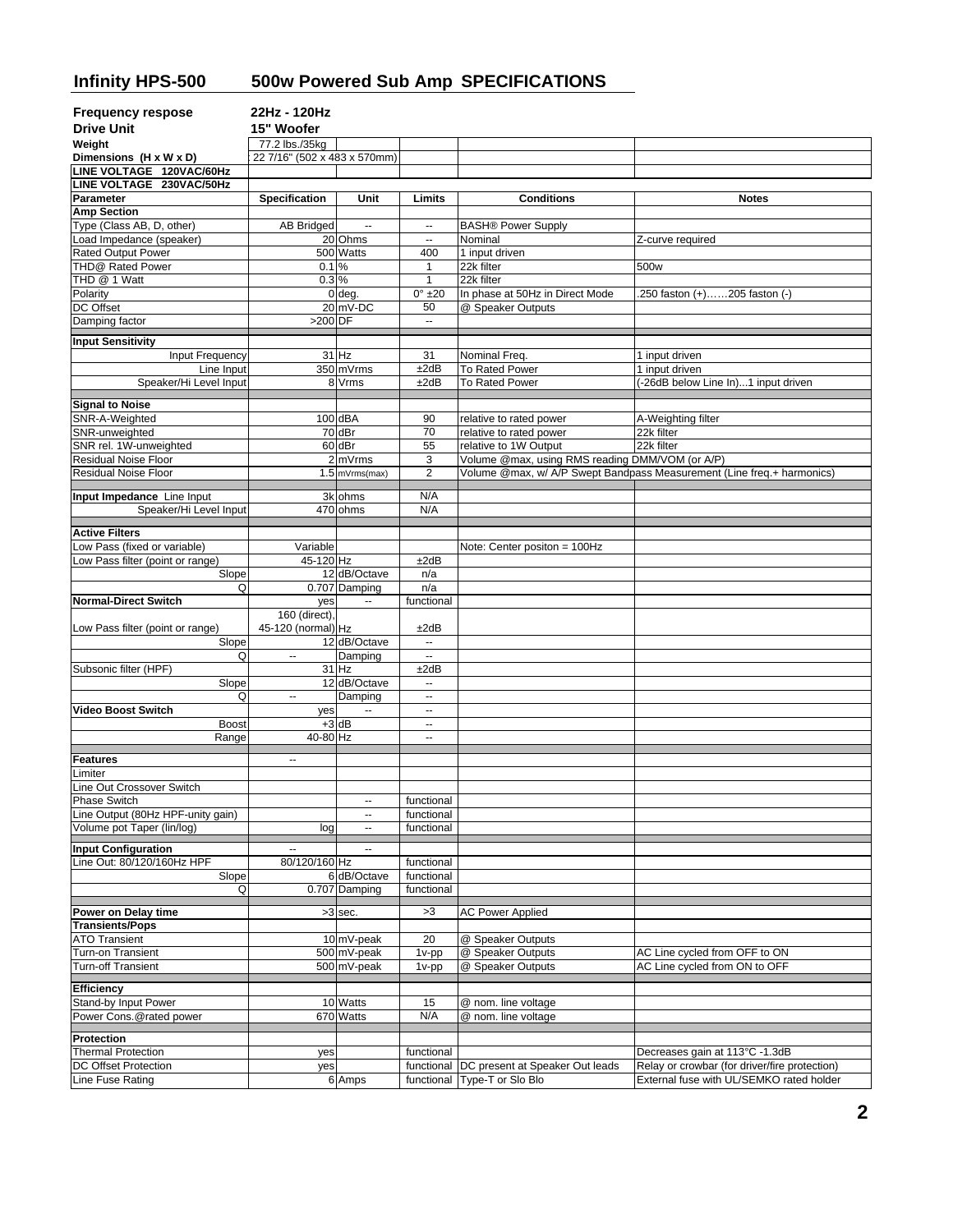# <span id="page-3-0"></span>**CONNECTING YOUR SUBWOOFER**

**If your receiver/processor does not have subwoofer outputs for the left and right channels:**

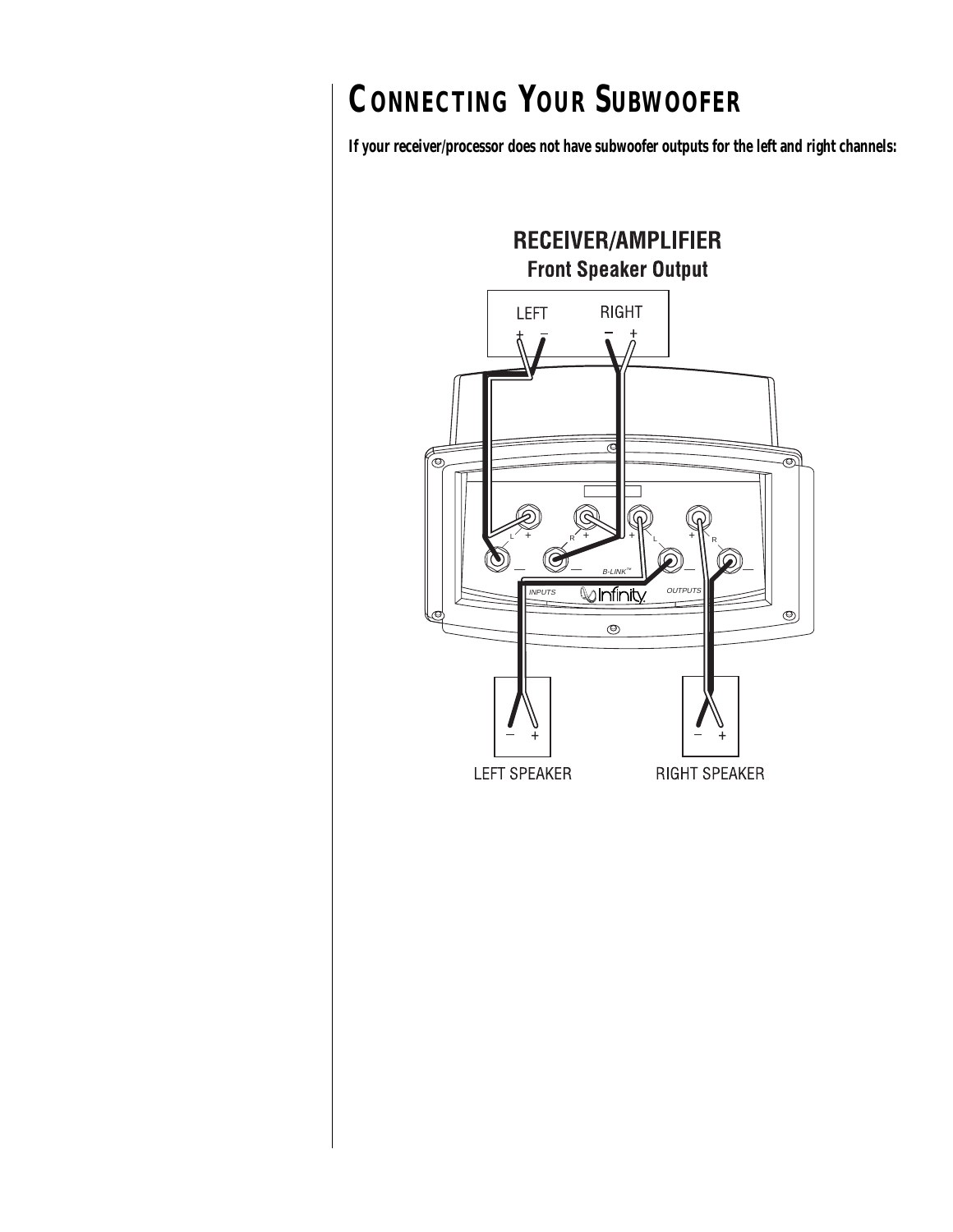# **CONNECTING YOUR SUBWOOFER (Continued)**

**If your receiver/processor has subwoofer outputs for the left and right channels:**

#### RECEIVER/PROCESSOR



*NOTE: Some receivers have a single subwoofer output (do not confuse this with a single LFE output as described below). In that case, it is recommended that you use a Y connector (not included) to maximize performance.*

> **If you have a Dolby\* Digital or DTS® receiver/processor with a low-frequency-effect (LFE) output:**



*NOTE: In this case, you do not need to use a Y connector. Simply connect the LFE output on your receiver/processor to either the left or right input on the subwoofer.*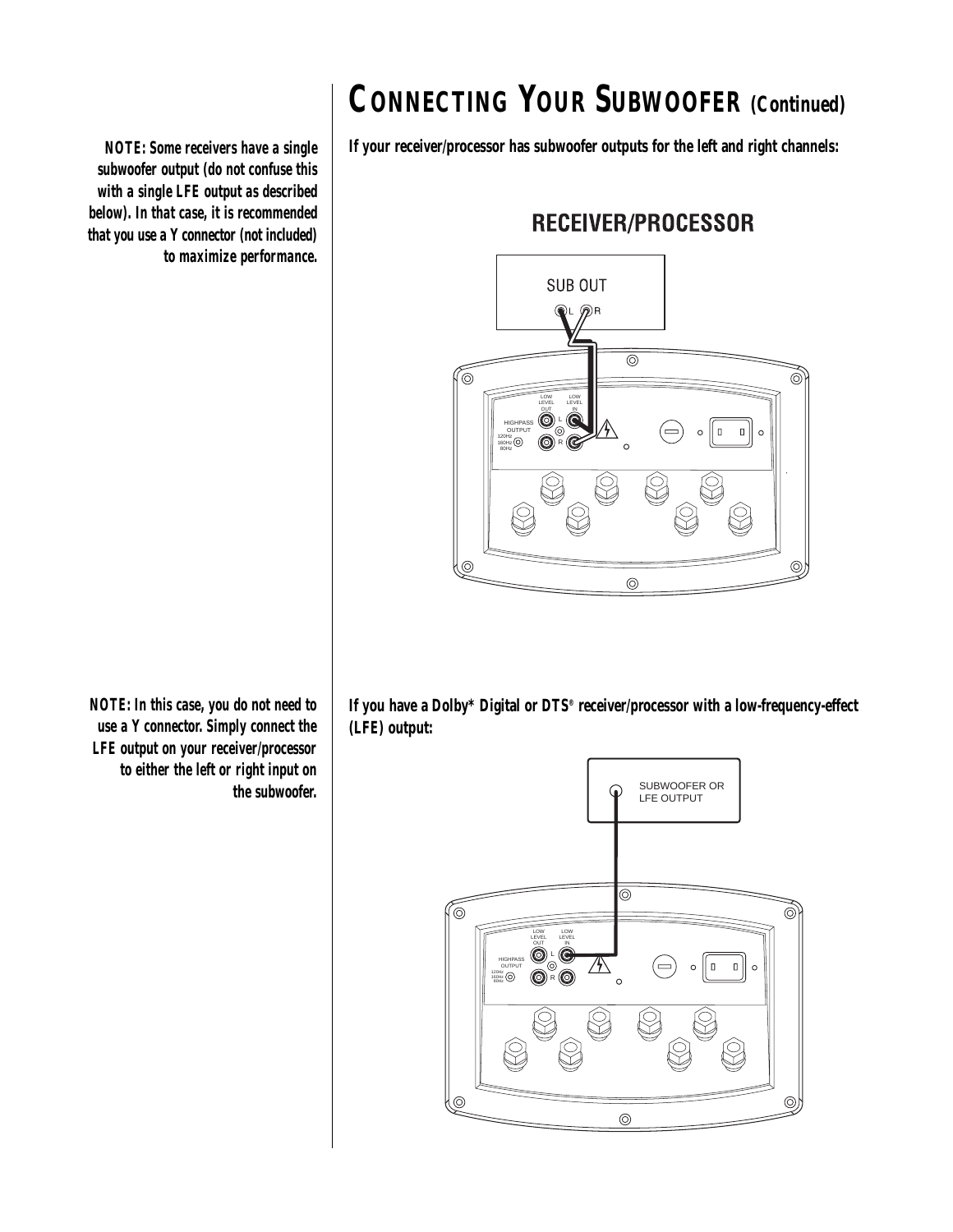**If your receiver/amplifier has preamp output jacks and main input jacks for the left and right channels or you have a separate preamp/processor and power amplifier:**

This method of hookup can offer the highest level of performance for your complete loudspeaker system. Your subwoofer incorporates an adjustable high-pass crossover *in addition* to a variable low-pass crossover. When hooked up as shown below, the subwoofer will limit the low-frequency information that is returned to your receiver/amplifier. Your receiver/amplifier does not need to waste valuable power reproducing the low frequencies. In addition, since no low-frequency information is being sent to your main loudspeakers, they are able to reproduce mid and high frequencies with greater clarity.

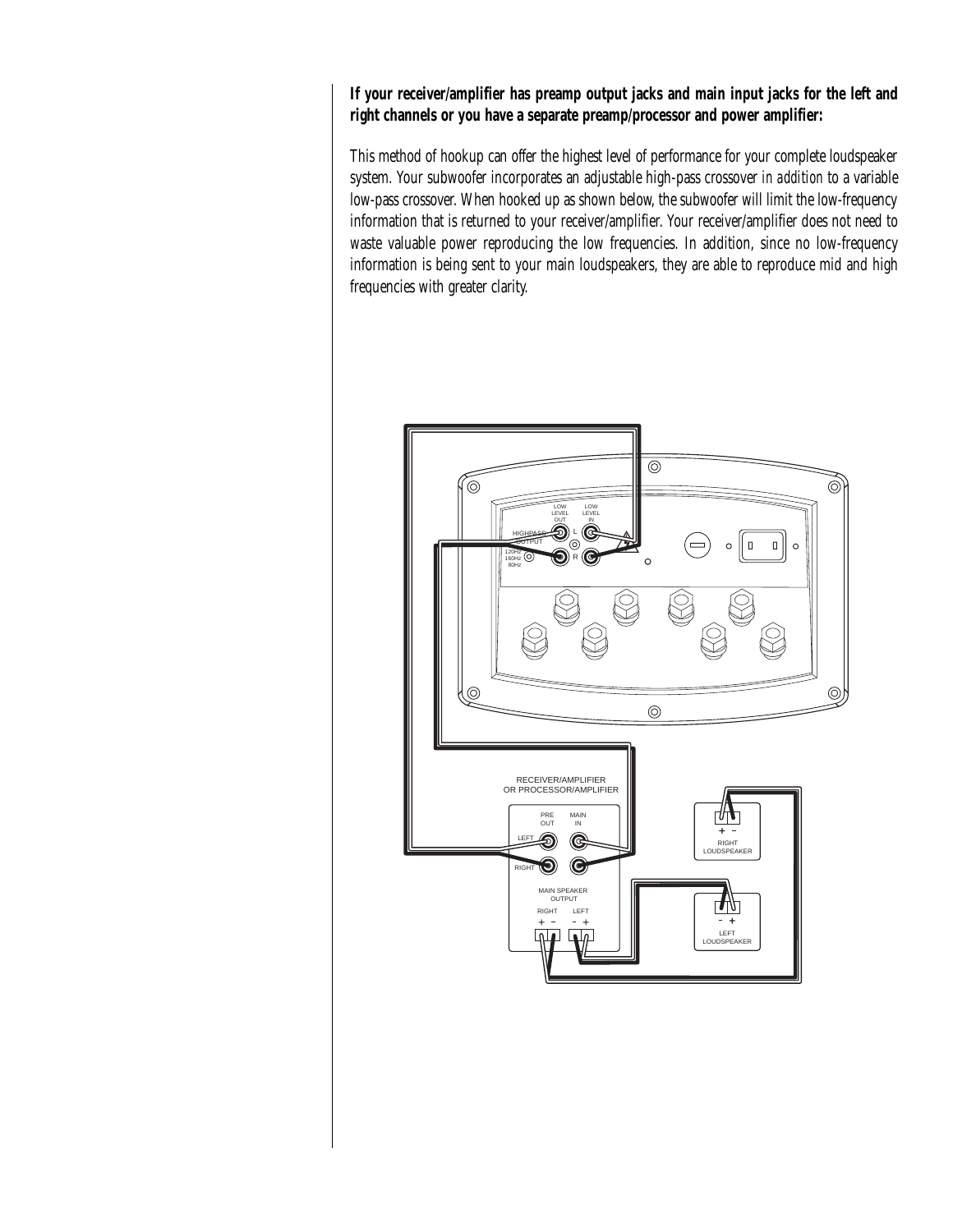## **IDENTIFICATION OF FRONT PANEL CONTROL**

#### <span id="page-6-0"></span>**CONTROLS...**

(Refer to Figure 2.)

- 1. EQ: Optimizes subwoofer performance for audio or video playback.
- 2. Crossover: Controls the frequency below which the subwoofer will begin working.
- 3. Phase: Reverse/normal switch changes audio-signal polarity.
- 4. Gain: Controls subwoofer volume level.
- 5. Input: Switches between the normal line/speaker inputs and the direct-LFE input.



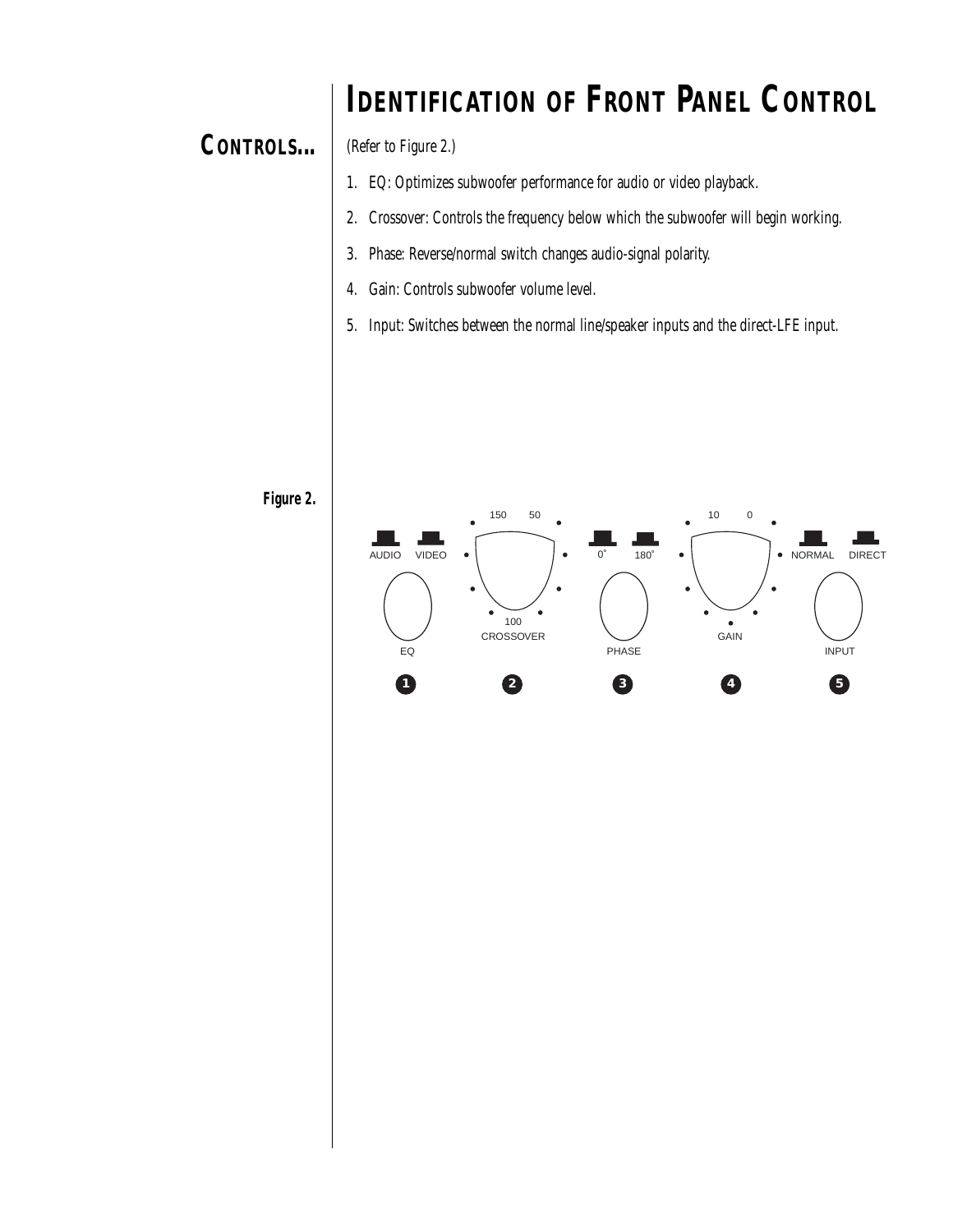<span id="page-7-0"></span>

|                              | <b>OPERATION</b>                                                                                                                                                                                                                                                                                                                                                                                                                                                                                                                                                                                                                                                                                                                                                                                                                                                              |
|------------------------------|-------------------------------------------------------------------------------------------------------------------------------------------------------------------------------------------------------------------------------------------------------------------------------------------------------------------------------------------------------------------------------------------------------------------------------------------------------------------------------------------------------------------------------------------------------------------------------------------------------------------------------------------------------------------------------------------------------------------------------------------------------------------------------------------------------------------------------------------------------------------------------|
| <b>SET CONTROLS</b>          | Initially set the HPS's Gain control to the "O" position.                                                                                                                                                                                                                                                                                                                                                                                                                                                                                                                                                                                                                                                                                                                                                                                                                     |
|                              | Initially set the HPS's Crossover control to the 100Hz position.<br>2.                                                                                                                                                                                                                                                                                                                                                                                                                                                                                                                                                                                                                                                                                                                                                                                                        |
| POWER ON                     | Plug your HPS's AC cord into a wall outlet. Do not use the outlets on the back of the receiver.<br>3.                                                                                                                                                                                                                                                                                                                                                                                                                                                                                                                                                                                                                                                                                                                                                                         |
|                              | Turn on your HPS sub by pressing the power button on the center of the front panel.<br>4.                                                                                                                                                                                                                                                                                                                                                                                                                                                                                                                                                                                                                                                                                                                                                                                     |
|                              | Turn on your entire audio system and start a CD or movie sound track at a moderate level.<br>5.                                                                                                                                                                                                                                                                                                                                                                                                                                                                                                                                                                                                                                                                                                                                                                               |
| <b>ADJUST GAIN</b>           | Turn your HPS's Gain control $\bigodot$ (Figure 2) up to the "5" position (half way). If no sound<br>6.<br>emanates from the subwoofer, check the AC-line cord and input cables. Are the connectors<br>on the cables making proper contact? Is the AC plug connected to a "live" receptacle? Has<br>the power button been pressed to the "on" position? (Note: A green indicator on the front<br>panel will light when the power is on.) Once you have confirmed that the subwoofer is<br>active, proceed by playing a CD, record or cassette. Use a selection that has ample bass<br>information.                                                                                                                                                                                                                                                                            |
|                              | Set the overall volume control of the preamplifier or stereo to a comfortable level. Adjust<br>7.<br>the subwoofer's Gain control $\bullet$ (Figure 2) until you obtain a pleasing blend of bass. Bass<br>response should not overpower the room but rather be adjusted so there is a harmonious<br>blend across the entire musical range. Many users have a tendency to set the subwoofer<br>volume too loud, adhering to the belief that a subwoofer is there to produce lots of bass.<br>This is not entirely true. A subwoofer is there to enhance bass, extending the response of<br>the entire system so the bass can be felt as well as heard. However, overall balance must<br>be maintained or the music will not sound natural. An experienced listener will set the<br>volume of the subwoofer so its impact on bass response is always there but never obtrusive. |
| <b>CROSSOVER ADJUSTMENTS</b> | Crossover Control $\bullet$ (Figure 2) – The Low-Pass control determines the highest frequency<br>8.<br>at which the subwoofer reproduces sounds. If your main speakers can comfortably reproduce<br>some low-frequency sounds, set this control to a lower frequency setting, between<br>50Hz - 100Hz. This will concentrate the subwoofer's efforts on the ultradeep bass sounds<br>required by today's films and music. If you are using smaller bookshelf speakers that do<br>not extend to the lower bass frequencies, set the low-pass crossover control to a higher<br>setting, between 120Hz - 150Hz.                                                                                                                                                                                                                                                                 |
| PHASE CONTROL                | The Phase Control $\bullet$ (Figure 2) determines whether the subwoofer speaker's piston-like<br>9.<br>action moves in and out with the main speakers, 0°, or opposite the main speakers, 180°.<br>Proper phase adjustment depends on several variables such as room size, subwoofer<br>placement and listener position. Adjust the phase switch to maximize bass output at the<br>listening position.                                                                                                                                                                                                                                                                                                                                                                                                                                                                        |
|                              | The EQ switch, located on the front panel, optimizes the subwoofer's performance for<br>10.<br>both movie and music listening. When in the "Video" position, a special EQ circuit is<br>activated, enhancing low frequencies by approximately 3dB at 32Hz and delivering the<br>full impact and excitement of today's movie soundtracks. When in the "Audio" position,<br>the subwoofer provides the accurate and linear frequency response that is ideal when a<br>natural tonal balance is desired for music listening.                                                                                                                                                                                                                                                                                                                                                     |
|                              | Remember: every system, room and listener is different. There are not necessarily any right<br>11.<br>or wrong settings; any setting you choose will result in excellent performance. Should you<br>decide to fine-tune your system for optimum performance, be patient and trust your ears.<br>It will be worth the effort involved to fully "tweak" your system.                                                                                                                                                                                                                                                                                                                                                                                                                                                                                                            |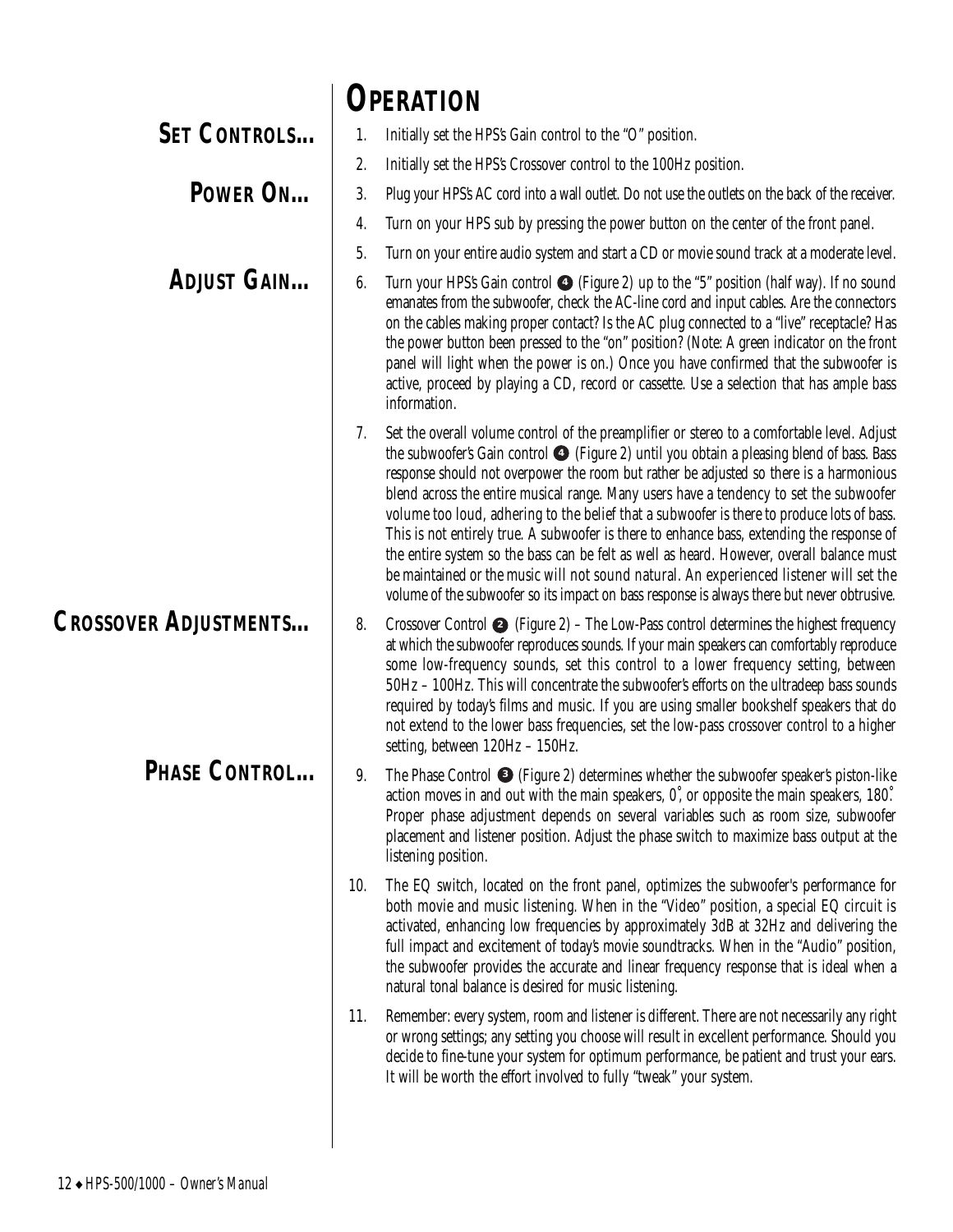# **A WORD OF ADVICE**

The low-frequency Crossover and Volume controls may be set anywhere within their rotation. However, it will be a most unusual circumstance if you have to set the Volume control completely clockwise. This may indicate an unbalanced condition in your system (too much bass), that the system is in an especially large room, or that speaker placement may be incorrect. Try several other locations before concluding that the Volume control must be set at maximum.

# **OVERDRIVE PROTECTION**

Automatic limiting circuitry helps prevent overdriving a connected subwoofer by softly clipping the input signal if it exceeds a predetermined threshold. Depending on the level, you may or may not hear slight distortion on musical peaks. This protection is completely automatic, with no user adjustments. However, if you do hear distortion continuously while playing music, the input signal level (feeding the HPS) may be too high and should be lowered. If this doesn't solve the problem, check the connections and that the other components in the audio chain are operating properly.

# **A WORD ABOUT TONE CONTROLS**

The tone controls on your electronic components (preamplifier, receiver, etc.) should be used with the utmost discretion. Excessive boost can create severe power demands on your power amplifier. Maximum bass boost can create a demand for literally hundreds of watts in the bass region, whereas in the "flat" position, or with the tone controls switched out of the system, your average listening level may be impressively and realistically loud at fewer than 10 watts. The remaining power capacity required is on reserve for power peaks on sharp transients and powerful crescendos.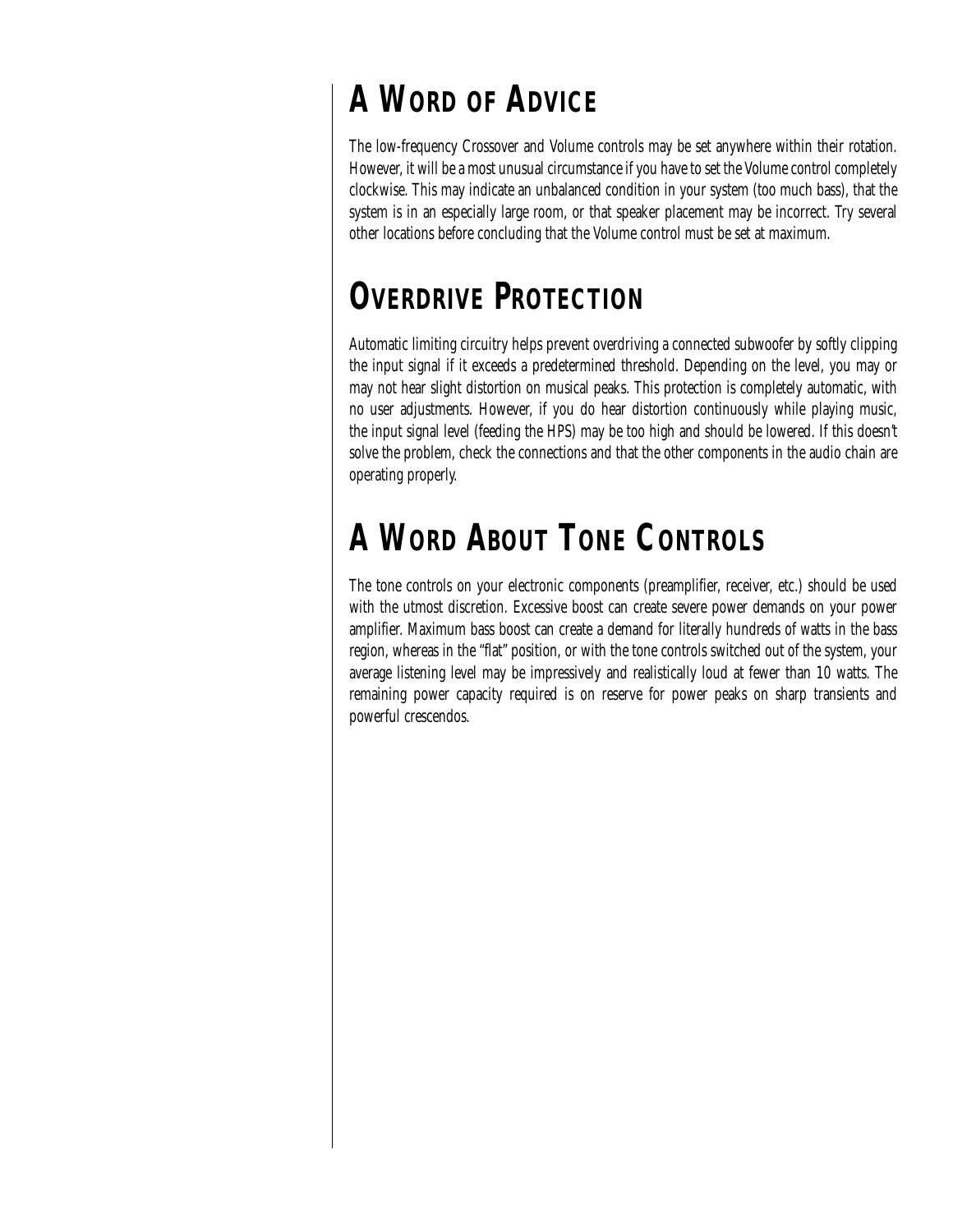#### **HPS500 PARTS LIST AMP ASSEMBLY #333777-001**

#### **Power supply PCB**

<span id="page-9-0"></span>

| Part#         | <b>Description</b>             | Qty            |       | <b>Ref. Designator</b>           |   |
|---------------|--------------------------------|----------------|-------|----------------------------------|---|
|               | <b>Integrated Circuits</b>     |                |       |                                  |   |
| UA0003        | OPAMP, QUAD 14PIN DIL LM324N   | $\mathbf{1}$   |       | EA U3                            |   |
| <b>UP0004</b> | PWM, 8PIN DIL UC3842N          | 1              |       | EA U5                            |   |
|               | <b>Transistors</b>             |                |       |                                  |   |
| QB0002        | TRANS, NPN 40V .6A TO92 2N4401 | 3              |       | EA Q4, Q13, Q14                  |   |
| QB0017        | TRANS, NPN 150V 0.6A 2N5551    | 3              |       | EA Q1, Q8, Q23                   |   |
| QB0018        | TRANS, PNP 150V 0.6A 2N5401    | 3              |       | EA Q7, Q22, Q26                  |   |
| QB0013        | TRANS, PNP TIP30B/C TO220      | 1              |       | EA Q21                           |   |
| QB0019        | TRANS, NPN TIP29B/C T0220      | 1              |       | EA Q19                           |   |
| QB0033        | TRANS, NPN 250V 1A TO220 TIP47 | 1              |       | EA Q3                            |   |
| QM0015        | MOSFET, IRF640 TO220AB         | $\overline{c}$ |       | EA Q9,Q27                        |   |
|               | <b>Capacitors</b>              |                |       |                                  |   |
| CC0020        | CAP, CA 470PF 100V 5%          | $\overline{2}$ |       | EA C3, C73                       |   |
| CC0059        | CAP, CA .1UF 100V 20%          | 3              |       | EA C13,C35,C65                   |   |
| CC0065        | CAP, CA 2200P 50V 5%           | 3              |       | EA C6,C19,C20                    |   |
| CC0072        | CAP, CA 100PF 100V 10%         | 1              |       | EA C74                           |   |
| CC0082        | CAP, CA .1UF 50V 20%           | 4              |       | EA C55,C56,C80,C81               |   |
| CC0087        | CAP, CA .01UF 100V 20%         | 1              |       | EA C28                           |   |
| CC0021        | CAP, C 470PF 1KV 10%           | 3              |       | EA C2, C9, C11                   |   |
| CC0032        | CAP, C 2200PF 600V 10%         | 1              |       | EA C14                           |   |
| CC0050        | CAP, C .1UF 50V 20% .2LS       | 1              |       | EA C24                           |   |
| CC0078        | CAP, C .22UF 50V 10% .2LS      | 1              |       | EA C17                           |   |
| CC0095        | CAP, C 470P 100V 5             | $\mathbf{2}$   |       | EA C22,C23                       |   |
| CE0010        | CAP, E 22UF 50V 20% 105C       | $\overline{2}$ |       | EA C4,C79                        |   |
| CC0020        | CAP, CA 470PF 100V 5%          | 1              |       | EA C10                           |   |
| CC0078        | CAP, C .22UF 50V 10% .2LS      | 1              |       | EA C17                           |   |
| CE0121        | CAP, E 470UF 200V 20% 30X25    | 5              |       | EA C30,C31,C32,C33,C34           |   |
| CF0008        | CAP, F 2200PF 100DC 63AC 5%    | $\mathbf{1}$   |       | EA C21                           |   |
| CF0146        | CAP, F 6.8UF 250V 10% 27MMLS   | 1              |       | EA C12                           |   |
|               | <b>Diodes</b>                  |                |       |                                  |   |
| <b>DS0001</b> | RECT, 100mA 75V SIGNAL 1N4148T | $\mathbf{7}$   |       | EA D2, D5, D6, D7, D12, D24, D25 |   |
| DZ0002        | ZENER, 500mW 12V 5% 1N5242B    | 3              |       | EA Z1, Z5, Z6                    |   |
| DR0085        | RECT, 8A 400V TO220AC MUR860   | $\mathbf{1}$   | EA D9 |                                  |   |
| DZ0018        | ZENER, 2.5-37V SHUNT TL431CLP  | 1              |       | EA D23                           | 9 |
|               |                                |                |       |                                  |   |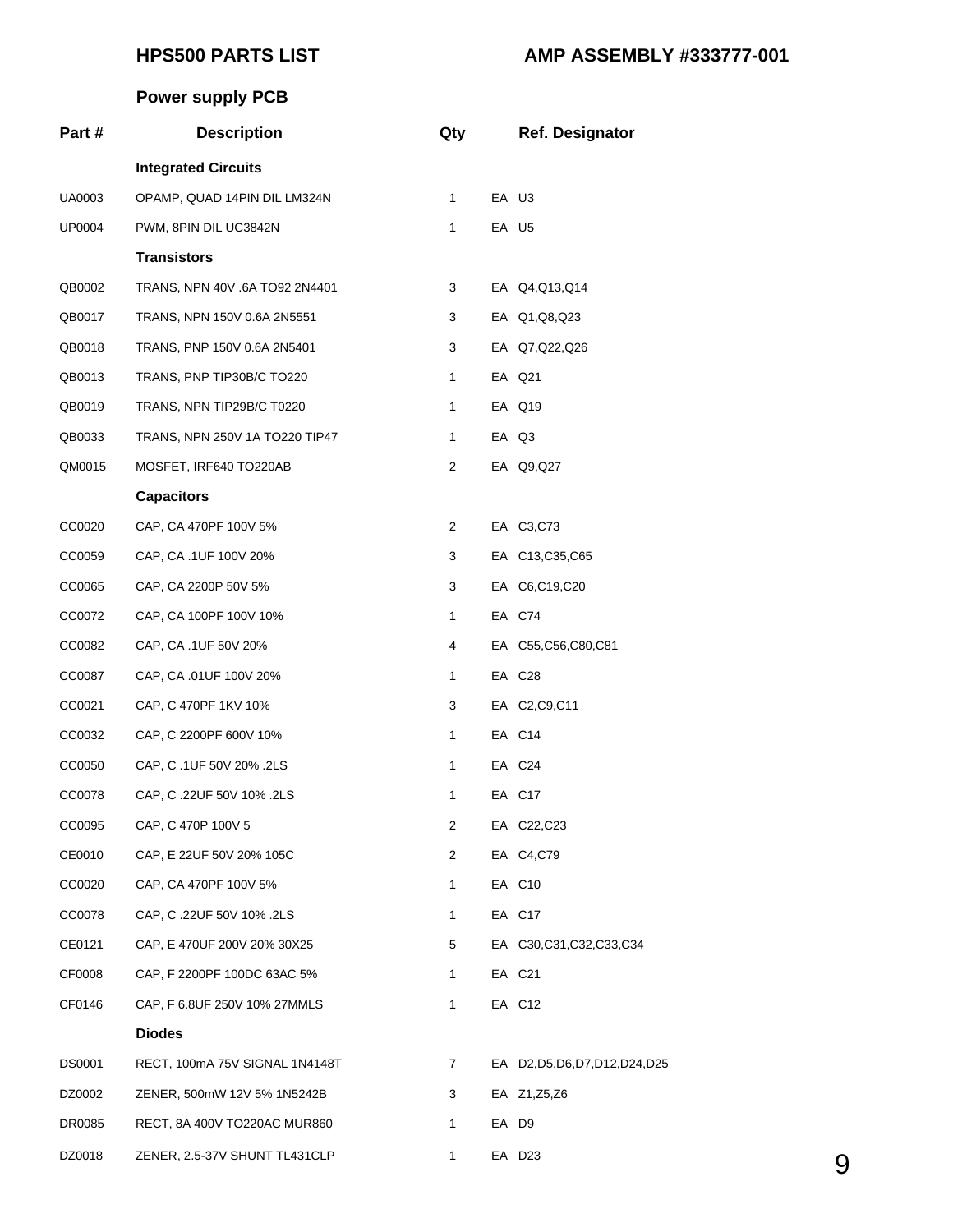| Part#  | <b>Description</b>             | Qty |       | <b>Ref. Designator</b>        |    |
|--------|--------------------------------|-----|-------|-------------------------------|----|
|        | <b>Resistors</b>               |     |       |                               |    |
| RC0006 | RES, CF 10K 1/4W 5%            | 1   |       | EA R17                        |    |
| RC0037 | RES, CF 2K0 1/4W 5%            | 1   |       | EA R3                         |    |
| RC0082 | RES, CF 100K 1/2W 5%           | 1   |       | EA R77                        |    |
| RC0083 | RES, CF 100K 1/4W 5%           | 2   |       | EA R25,R51                    |    |
| RC0091 | RES, CF 150K 1/2W 5%           | 1   |       | EA R94                        |    |
| RC0116 | RES, CF 330K 1/4W 5%           | 1   |       | EA R12                        |    |
| RC0127 | RES, CF 30K 1/4W 5%            | 2   |       | EA R8, R38                    |    |
| RC0273 | RES, ZERO OHM 1/4W             | 1   |       | EA R24                        |    |
| RM0001 | RES, MF 1K00 1/4W 1%           | 4   |       | EA R30, R50, R68, Z4          |    |
| RM0002 | RES, MF 10K0 1/4W 1%           | 1   |       | EA R71                        |    |
| RM0011 | RES, MF 100K 1/4W 1%           | 6   |       | EA R5, R6, R10, R11, R28, R70 |    |
| RM0012 | RES, MF 100R 1/4W 1%           | 1   |       | EA R54                        |    |
| RM0031 | RES, MF 3K32 1/4W 1%           | 1   |       | EA R43                        |    |
| RM0034 | RES, MF 4K32 1/4W 1%           | 1   |       | EA R16                        |    |
| RM0035 | RES, MF 4K75 1/4W 1%           | 1   |       | EA R45                        |    |
| RM0043 | RES, MF 6K81 1/4W 1%           | 1   |       | EA R74                        |    |
| RM0065 | RES, MF 200R 1/4W 1%           | 1   |       | EA R49                        |    |
| RM0079 | RES, MF 750R 1/4W 1%           | 2   |       | EA R9, R13                    |    |
| RM0089 | RES, MF 2K43 1/4W 1%           | 1   |       | EA R41                        |    |
| RM0113 | RES, MF 20K0 1/4W 1%           | 4   |       | EA R14, R15, R35, R88         |    |
| RM0114 | RES, MF 22K1 1/4W 1%           | 1   |       | EA R72                        |    |
| RM0116 | RES, MF 25K5 1/4W 1%           | 1   |       | EA R46                        |    |
| RM0120 | RES, MF 30K1 1/4W 1%           | 2   |       | EA R7, R47                    |    |
| RM0126 | RES, MF 47K0 1/4W 1%           | 1   |       | EA R26                        |    |
| RM0147 | RES, MF 16K2 1/4W 1%           | 1   |       | EA R22                        |    |
| RM0180 | RES, MF 4K99 1/4W 1%           | 3   |       | EA R2, R27, R37               |    |
| RM0249 | RES, MF 28K7 1/4W 1%           | 1   | EA R4 |                               |    |
| RM0260 | RES, MF 1M0 1/4W 1%            | 1   |       | EA R32                        |    |
| RM0299 | RES, MF 2K55 1/4W 1            | 1   |       | EA R31                        |    |
| RM0336 | RES, MF 47R 0.6W 1% FLAMEPROOF | 4   |       | EA R18, R39, R89, R90         |    |
| RM0339 | RES, MF 10R 0.6W 1% FLAMEPROOF | 2   |       | EA R21, R93                   |    |
| RW0022 | RES, WW 0R1 2W 5%              | 2   |       | EA R40, R92                   |    |
| RX0072 | RES, MO 100R 1W 5%             | 1   |       | EA R19                        |    |
| RC0273 | RES, ZERO OHM 1/4W             | 1   | EA L3 |                               |    |
| RX0080 | RES, MO 4R7 2W 5%              | 1   |       | EA R20                        | 10 |
|        |                                |     |       |                               |    |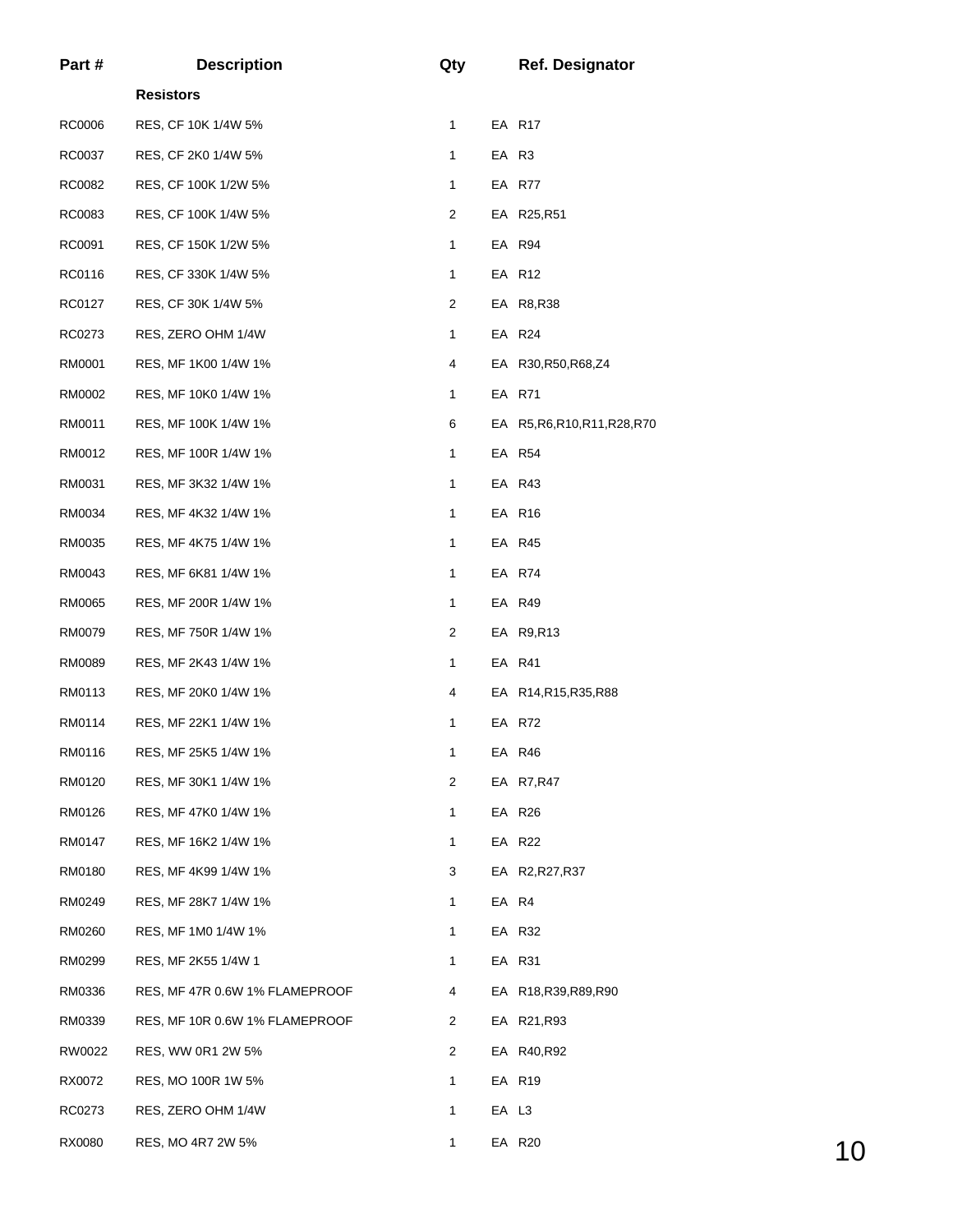| Part#         | <b>Description</b>             | Qty            |       | <b>Ref. Designator</b>            |
|---------------|--------------------------------|----------------|-------|-----------------------------------|
|               | <b>Miscellaneous</b>           |                |       |                                   |
| 540130        | IND, CM CHOKE 150UH ELYTONE    | $\mathbf{1}$   | EA L4 |                                   |
| BF0007        | <b>BEAD, FERRITE</b>           | $\mathbf{1}$   | EA L5 |                                   |
| JH0074        | CNCTR, HEADER 8PIN LOCKING .1C | 1              | EA J3 |                                   |
| KS0021        | SURGISTOR, 4R 8A 70J SL154R008 | 1              |       | EA R23                            |
| MM0025        | MISC, PC MT SCREW TERM 6-32    | $\overline{2}$ |       | EA B1,B2                          |
| MT0003        | TERM, KWIKDISC .25 PCB MT      | 2              |       | EA CD+,DC+                        |
| MT0023        | TERM, FASTON MALE PCMT 187X032 | $\mathbf{1}$   |       | EA CD-                            |
| MT0031        | TERM, FASTON .205 MALE PC MT   | $\mathbf{1}$   |       | EA DC-                            |
| 810066        | MET, HTSNK CLIP HPS SERIES     | 6              |       | EA FET CLIPS ON THE POWER BOARD   |
| 810068        | MET, HTSNK HPS500 PWR SUPPLY   | $\mathbf{1}$   |       | EA HEATSINK PLATE FOR THE POWER B |
| HN0006        | NUT, KEP 1/4AF 6-32 ZNP        | 1              |       | EA USED ON L4 (540130)            |
| HS0004        | SCREW, 6-32 1/4 PAN PHIL ZNP   | 2              |       | EA USED ON MM0025                 |
| <b>HS0079</b> | SCREW, 6-32 1.5 NYLON PAN      | 1              |       | EA USED ON L4 (540130)            |
| HW0030        | WASHER, FLAT .375OD #8 NYLON   | $\mathbf{1}$   |       | EA USED ON THE L4 (540130)        |
| MS0005        | SILPAD, .009" .3C/W TO3P       | 5              |       | EA USED WITH 5 FETS               |
| MS0014        | MISC, CERAMIC PLATE TO-220     | 1              |       | EA USED WITH 1 FET                |
|               | <b>Linear Amp PCB</b>          |                |       |                                   |
|               | <b>Integrated Circuits</b>     |                |       |                                   |
| UA0003        | OPAMP, QUAD 14PIN DIL LM324N   | $\mathbf{2}$   |       | EA U101, U102                     |
| <b>UA0009</b> | OPAMP, QUAD 14P DIL TL074/084  | 2              |       | EA U1, U100                       |
| UF0013        | FOTO, 6PIN MOC3012             | 1              |       | EA U4                             |
|               | <b>Transistors</b>             |                |       |                                   |
| QM0015        | MOSFET, IRF640 TO220AB         | $\overline{2}$ |       | EA Q4,Q8                          |
| QM0032        | MOSFET, IRF9640 T0220AB        | $\overline{2}$ |       | EA Q3,Q7                          |
| QM0035        | JFET, N-CH J111 TO92           | 1              |       | EA Q9                             |
| QB0002        | TRANS, NPN 40V .6A TO92 2N4401 | 1              |       | EA Q101                           |
| QB0017        | TRANS, NPN 150V 0.6A 2N5551    | $\overline{2}$ |       | EA Q1,Q5                          |
| QB0018        | TRANS, PNP 150V 0.6A 2N5401    | $\overline{2}$ |       | EA Q2,Q6                          |
| QB0049        | TRANS,<br>TO92 2N3819          | 1              |       | EA Q100                           |
|               | <b>Capacitors</b>              |                |       |                                   |
| CC0059        | CAP, CA .1UF 100V 20%          | 4              |       | EA C52,C54,C57,C58                |
| CC0072        | CAP, CA 100PF 100V 10%         | $\overline{2}$ |       | EA C1,C3                          |
| CC0082        | CAP, CA .1UF 50V 20%           | 6              |       | EA C29,C61,C62,C110,C120,C121     |
| CC0098        | CAP, CA .047U 50V 10           | 2              |       | EA C109, C122                     |
| CE0127        | CAP, E 470UF 35V 10X21         | 1              |       | EA C127                           |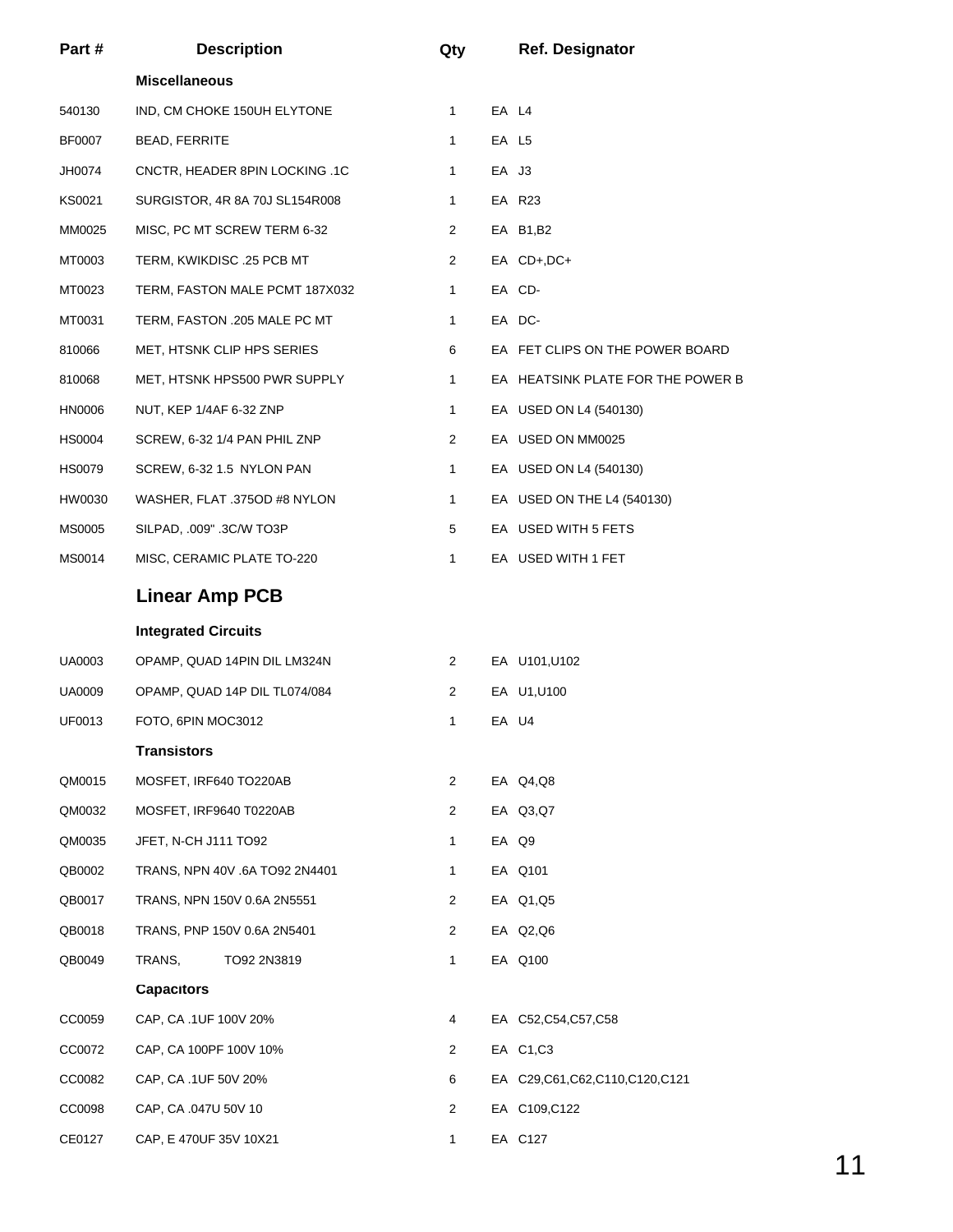| Part#         | <b>Description</b>             | Qty            | <b>Ref. Designator</b>                      |    |
|---------------|--------------------------------|----------------|---------------------------------------------|----|
| CF0090        | CAP, F.022UF 100V 5% 10MMLS    | $\mathbf{1}$   | EA C102                                     |    |
| CF0094        | CAP, F.047UF 100V 5% 10MM      | 1              | EA C122                                     |    |
| CE0003        | CAP, E 2.2UF 50V 20% 105C      | $\mathbf{1}$   | EA C111                                     |    |
| CE0098        | CAP, E 22UF 50V 20% 5X11 .2LS  | 5              | EA C6,C50,C64,C67,C68                       |    |
| CE0106        | CAP, E 22UF 35V BP 6X11 .2LS   | 4              | EA C8,C9,C12,C101                           |    |
| CF0035        | CAP, F.022UF 100V 5% 5MMLS     | 1              | EA C108                                     |    |
| CF0045        | CAP, F.1UF 63DC 5% 5MMLS       | 9              | EA C5, C7, C10, C11, C103, C104, C105, C106 |    |
| CF0099        | CAP, F.68U 63V 5               | $\mathbf{1}$   | EA C100                                     |    |
| CF0119        | CAP, F.047UF 100V 5% 5MM       | $\overline{2}$ | EA C2,C4                                    |    |
|               | <b>Diodes</b>                  |                |                                             |    |
| <b>DS0001</b> | RECT, 100mA 75V SIGNAL 1N4148T | 28             | EA D1,D2,D3,D4,D5,D6,D7,D8,D9,D10           |    |
| DZ0021        | ZENER, 500MW 15V 5% 1N5245B    | $\overline{2}$ | EA Z1,Z2                                    |    |
|               | <b>Resistors</b>               |                |                                             |    |
| RC0001        | RES, CF 1K0 1/2W 5%            | 1              | EA R140                                     |    |
| RC0004        | RES, CF 1M0 1/4W 5%            | $\mathbf{1}$   | EA R130                                     |    |
| RC0006        | RES, CF 10K 1/4W 5%            | 8              | EA R39, R60, R121, R122, R123, R124, R146   |    |
| RC0037        | RES, CF 2K0 1/4W 5%            | $\overline{2}$ | EA R127, R131                               |    |
| RC0083        | RES, CF 100K 1/4W 5%           | $\overline{2}$ | EA R16,R128                                 |    |
| RC0127        | RES, CF 30K 1/4W 5%            | 1              | EA R143                                     |    |
| RC0197        | RES, CF 3K6 1/2W 5%            | 1              | EA R38                                      |    |
| RC0273        | RES, ZERO OHM 1/4W             | 5              | EA R32, R113, R119, C126, D110              |    |
| RM0001        | RES, MF 1K00 1/4W 1%           | 4              | EA R2,R34,R108,R120                         |    |
| RM0002        | RES, MF 10K0 1/4W 1%           | 5              | EA R125, R129, R149, R150, R151             |    |
| RM0011        | RES, MF 100K 1/4W 1%           | $\overline{2}$ | EA R136, R137                               |    |
| RM0024        | RES, MF 2K21 1/4W 1%           | 4              | EA R10,R11,R25,R26                          |    |
| RM0029        | RES, MF 3K01 1/4W 1%           | $\overline{2}$ | EA R15,R30                                  |    |
| RM0031        | RES, MF 3K32 1/4W 1%           | 4              | EA R4, R5, R19, R20                         |    |
| RM0039        | RES, MF 5K11 1/4W 1%           | 1              | EA R22                                      |    |
| RM0041        | RES, MF 61K9 1/4W 1%           | 1              | EA R148                                     |    |
| RM0043        | RES, MF 6K81 1/4W 1%           | 4              | EA R3, R6, R18, R21                         |    |
| RM0071        | RES, MF 332R 1/4W 1%           | 4              | EA R8, R9, R23, R24                         |    |
| RM0072        | RES, MF 365R 1/4W 1%           | 1              | EA R102                                     |    |
| RM0073        | RES, MF 392R 1/4W 1%           | 2              | EA R33, R85                                 |    |
| RM0075        | RES, MF 475R 1/4W 1%           | 1              | EA R120                                     |    |
| RM0093        | RES, MF 4K53 1/4W 1%           | 5              | EA R7, R58, R61, R62, R63                   |    |
| RM0103        | RES, MF 10K5 1/4W 1%           | $\overline{2}$ | EA R31, R84                                 | 12 |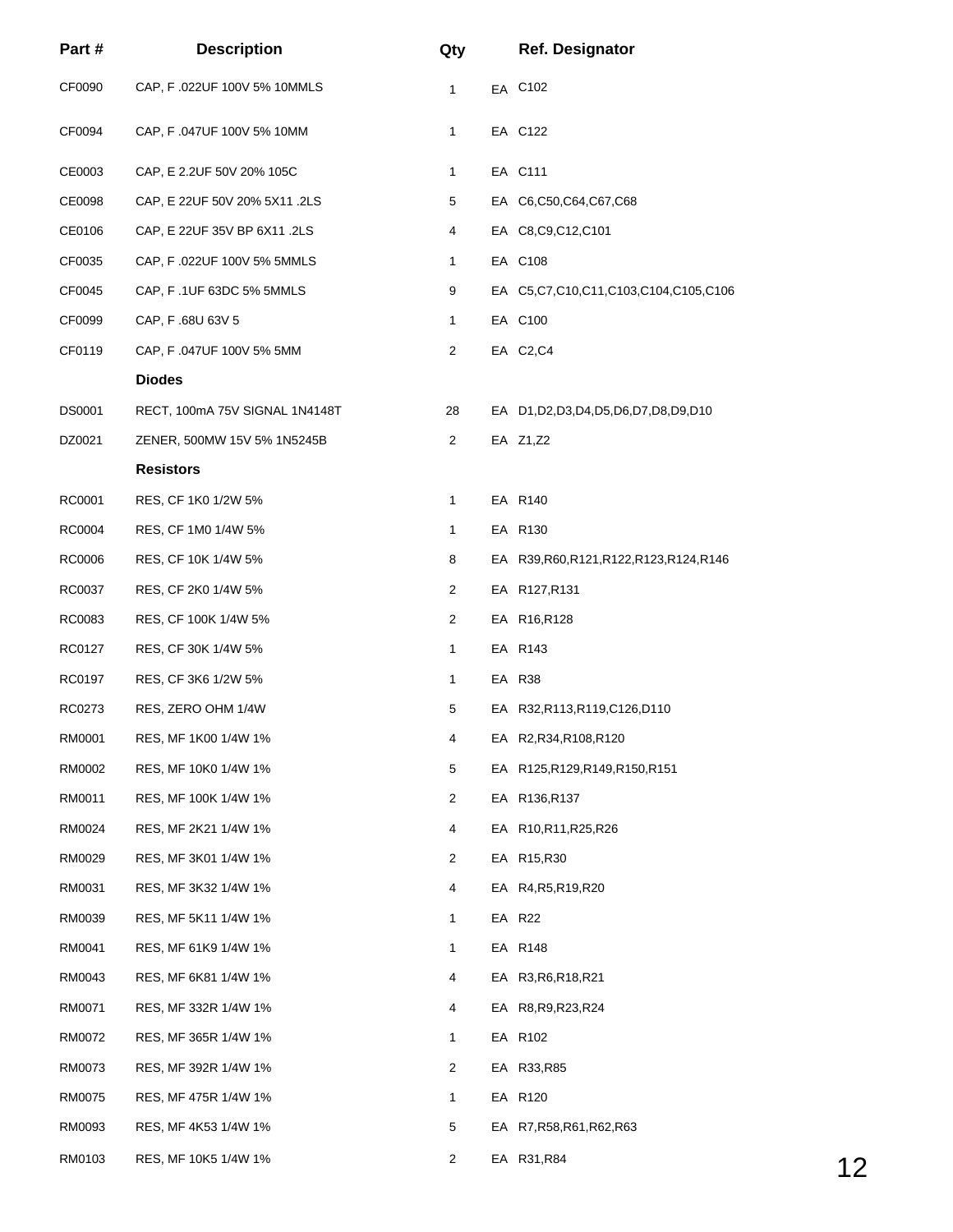| Part#  | <b>Description</b>              | Qty            |       | <b>Ref. Designator</b> |    |
|--------|---------------------------------|----------------|-------|------------------------|----|
| RM0113 | RES, MF 20K0 1/4W 1%            | $\overline{2}$ |       | EA R35,R36             |    |
| RM0129 | RES, MF 53K6 1/4W 1%            | 2              |       | EA R14,R29             |    |
| RM0134 | RES, MF 121K 1/4W 1%            | 1              |       | EA R145                |    |
| RM0170 | RES, MF 59K 1/4W 1%             | 1              |       | EA R147                |    |
| RM0180 | RES, MF 4K99 1/4W 1%            | 1              |       | EA R144                |    |
| RM0183 | RES, MF 12K4 1/4W 1%            | 1              |       | EA R111                |    |
| RM0191 | RES, MF 20K5 1/4W 1%            | 2              |       | EA R106,R107           |    |
| RM0198 | RES, MF 205K 1/4W 1%            | 1              |       | EA R114                |    |
| RM0255 | RES, MF 7K15 1/4W 1%            | $\mathbf{1}$   |       | EA R101                |    |
| RM0304 | RES, MF 7K87 1/4W 1%            | 1              |       | EA R37                 |    |
| RM0307 | RES, MF 1K15 1/4W 1%            | 1              |       | EA R109                |    |
| RM0315 | RES, MF 2K67 1/4W 1%            | 1              |       | EA R100                |    |
| RM0359 | RES, MF 34K8 1/4W 1%            | 1              |       | EA R110                |    |
| RM0363 | RES, MF 24K3 1/4W 1%            | 3              |       | EA R105, R115, R117    |    |
| RM0364 | RES, MF 1K91 1/4W 1%            | 1              |       | EA Z100                |    |
| RX0074 | RES, MO 4K7 1W 5                | $\overline{2}$ |       | EA R12, R27            |    |
| RM0260 | RES, MF 1M0 1/4W 1%             | $\mathbf{1}$   |       | EA C112                |    |
| RP0056 | POT, 5K 8MM HOR TOP ADJ/COVER   | $\overline{2}$ |       | EA R13,R28             |    |
| RP0063 | POT, A10K SINGLE/BRACKET        | $\mathbf{1}$   |       | EA R103                |    |
| RP0065 | POT, B50K DUAL / BRACKET +/-10% | $\mathbf{1}$   |       | EA R116                |    |
| RX0097 | RES, MO 3K9 2W 5%               | 1              |       | EA R38                 |    |
|        | <b>Miscellaneous</b>            |                |       |                        |    |
| JH0028 | CNCTR, HEADER 3PIN .100CTR      | $\mathbf{1}$   |       | EA SHIELD              |    |
| JH0063 | CNCTR, HEADER 3PIN .1CTR        | 1              |       | EA J100                |    |
| JH0074 | CNCTR, HEADER 8PIN LOCKING .1C  | 1              | EA J3 |                        |    |
| KS0019 | THERMISTOR, PTH9L04BD22TS2F510  | 1              |       | EA TH1                 |    |
| MM0025 | MISC, PC MT SCREW TERM 6-32     | 4              |       | EA B1, B2, B3, B4      |    |
| MT0003 | TERM, KWIKDISC .25 PCB MT       | $\overline{2}$ |       | EA CD-, SPKR-          |    |
| MT0031 | TERM, FASTON .205 MALE PC MT    | $\overline{2}$ |       | EA SPKR+,CD+           |    |
| SR0017 | SWITCH, 2 POLE 2PDT             | 3              |       | EA SW3, SW4, SW5       |    |
| 810066 | MET, HTSNK CLIP HPS SERIES      | 4              |       | EA CLIPS FOR FETS      |    |
| 810070 | MET, HTSNK LEFT HPS500 FEA/LIN  | 1              |       | EA LEFT SIDE HEATSINK  |    |
| 810071 | MET, HTSNK RIGHT HPS500 F/L     | 1              |       | EA RIGHT SIDE HEATSINK |    |
| HS0004 | SCREW, 6-32 1/4 PAN PHIL ZNP    | 4              |       | EA USED WITH MM0025    |    |
|        | <b>AC Power PCB</b>             |                |       |                        |    |
| 520025 | XFMR, CURRENT YT-7102-1         | 1              | EA L2 |                        |    |
| 540124 | IND, CM CHOKE                   | 1              | EA L1 |                        | 13 |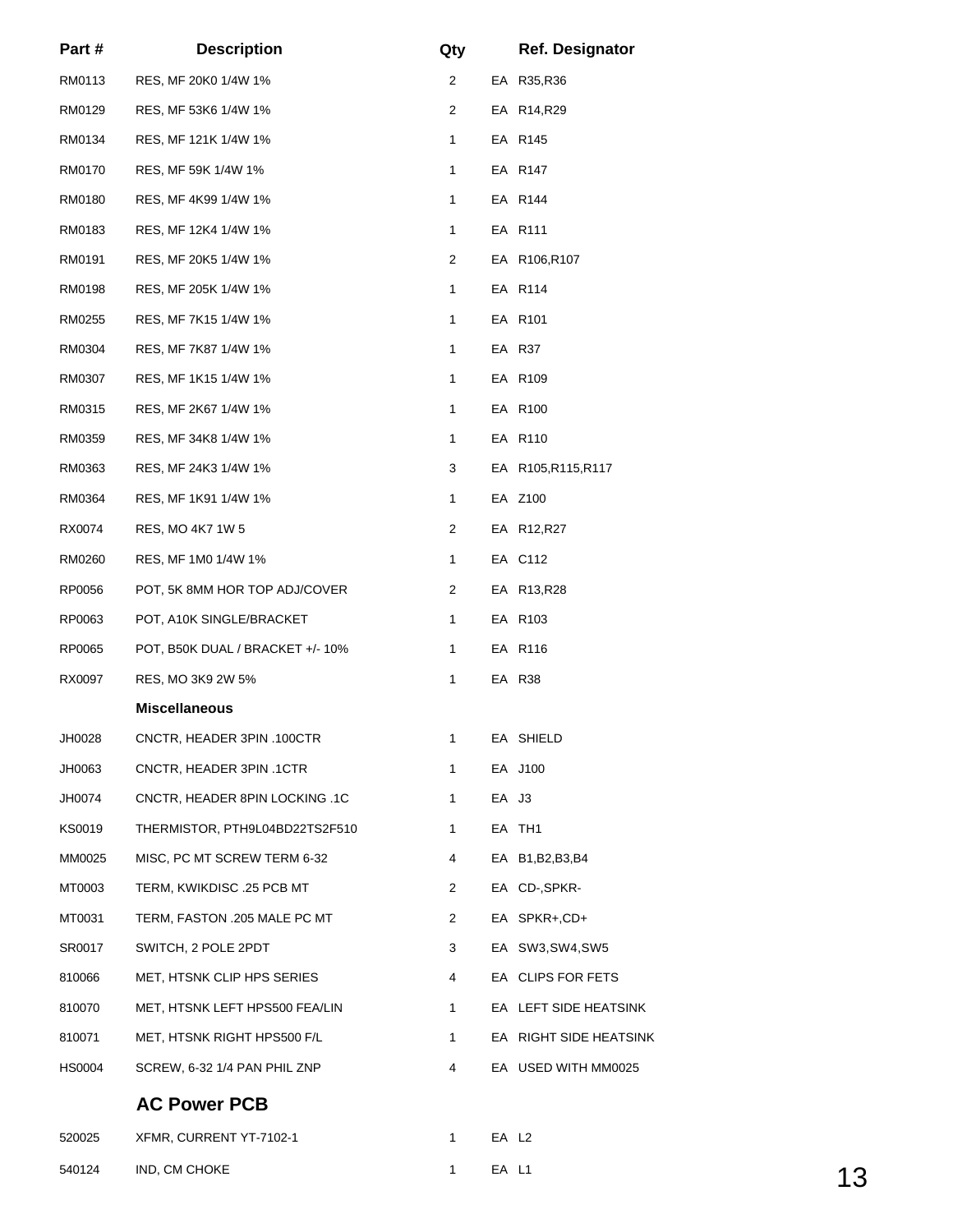| Part#          | <b>Description</b>             | Qty            |       | <b>Ref. Designator</b>                                                         |    |
|----------------|--------------------------------|----------------|-------|--------------------------------------------------------------------------------|----|
| CE0004         | CAP, E 2.2UF 450V 20% 85C      | 1              |       | EA C9                                                                          |    |
| CF0057         | CAP, FX .22UF 250V 10%         | 1              |       | EA C5                                                                          |    |
| DB0009         | RECT, 6A 400V BRIDGE           | 1              |       | EA D1                                                                          |    |
| JH0044         | CNCTR, HEADER 3PIN .156CTR     | 1              | EA J1 |                                                                                |    |
| KV0001         | VARISTOR, 275V 100J .6W        | 1              | EA Z1 |                                                                                |    |
| MT0003         | TERM, KWIKDISC .25 PCB MT      | 1              |       | EA DC+                                                                         |    |
| MT0031         | TERM, FASTON .205 MALE PC MT   | 1              |       | EA DC-                                                                         |    |
| RC0004         | RES, CF 1M0 1/4W 5%            | 1              |       | EA R1                                                                          |    |
| SR0009         | SWITCH, PUSH TV5               | 1              |       | EA SW3                                                                         |    |
|                | <b>Shield board PCB</b>        |                |       |                                                                                |    |
| DL0021         | LED, 3MM GREEN                 | 2              |       | EA LED1, LED2                                                                  |    |
| JC0118         | CNCTR, 3PIN LED HARNESS 4"     | $\mathbf{1}$   | EA J1 |                                                                                |    |
| MZ0026         | STANDOFF, 7.5MM LED 2PIN       | $\overline{2}$ |       | EA TO SUPPORT THE LED                                                          |    |
|                | <b>Final assembly</b>          |                |       |                                                                                |    |
| DL0023         | LED, REFLECTOR                 | 1              |       | EA TO BE USED ON THE AMP HOUSING                                               |    |
| HS0072         | SCREW, #4 HI-LOW PAN PHIL ZNP  | 6              |       | EA USED TO ATTACH THE CABLE TIE A                                              |    |
| <b>HS0073</b>  | SCREW, #6 HI-LOW PAN PHIL ZNP  | 12             |       | EA 4PC ON FEATURE LINEAR BOARD<br>4PC ON CLASS D BOARD<br>4PC USED WITH MC0003 |    |
| JC0071         | CNCTR, FEM-FEM HARNESS 8PIN 9" | 1              |       | EA FROM CLASS D TO FEA/LIN BOARD                                               |    |
| JC0114C        | CNCTR, 3PIN MALE/3PIN FEM LOCK | 1              |       | EA AC CONNECT TO JC0114A ON INPUT                                              |    |
| <b>JC0117C</b> | CNCTR, 3PIN FEM/3PIN FEM 47.5" | 1              |       | EA CONNECT TO JC0117A ON THE INPU                                              |    |
| JC0135         | CNCTR, CLASSD PWR CBL 5.75/6.5 | 1              |       | EA CD+/- FROM CLASS D BD TO FEA/L                                              |    |
| JC0136         | CNCTR, DC POWER CABLE 4.25"/5" | $\mathbf{1}$   |       | EA DC+/- FROM CLASS D BD TO AC PW                                              |    |
| JC0137         | CNCTR, SPEAKER CABLE 21"/23"   | 1              |       | EA ON THE FEA/LIN BOARD                                                        |    |
| MC0003         | CABLE, TIE 40MM W/ METAL RING  | 4              |       | EA CABLE TIE WITH RING TERMINALS                                               |    |
| RP0076         | POT, KNOB FOR HPS SERIES       | 2              |       | EA KNOBS FOR THE POTS                                                          |    |
| RP0077         | POT KNOB FOR HPS SWITCH        | 3              |       | EA KNOB FOR THE PUSH SWITCH                                                    |    |
| RP0078         | POT KNOB FOR HPS BUTTON        | 1              |       | EA KNOB FOR THE POWER BUTTON                                                   |    |
| <b>TS0017</b>  | FIBREGLASS, HT210 #2AWG 3"     | 1              |       | EA SLEEVING FOR JC0137                                                         |    |
|                | Hi level Input components      |                |       |                                                                                |    |
| 630021         | PCB, INPUT HI-LVL HPS SERIES   | 1              | EA    |                                                                                |    |
| RC0118         | RES, CF 15R 1/2W 5%            | 2              |       | EA R2,R5                                                                       |    |
| RM0085         | RES, MF 2K00 1/4W 1%           | 2              |       | EA R3, R6                                                                      |    |
| CE0106         | CAP, E 22UF 35V BP 6X11 .2LS   | 2              |       | EA C1,C2                                                                       |    |
| 500086         | XFMR, POWER AUDIO YT-6821      | 2              |       | EA T1,T2                                                                       |    |
| CF0143         | CAP, FY1 4700PF 250V 20        | $\overline{2}$ |       | EA C3,C4                                                                       | 14 |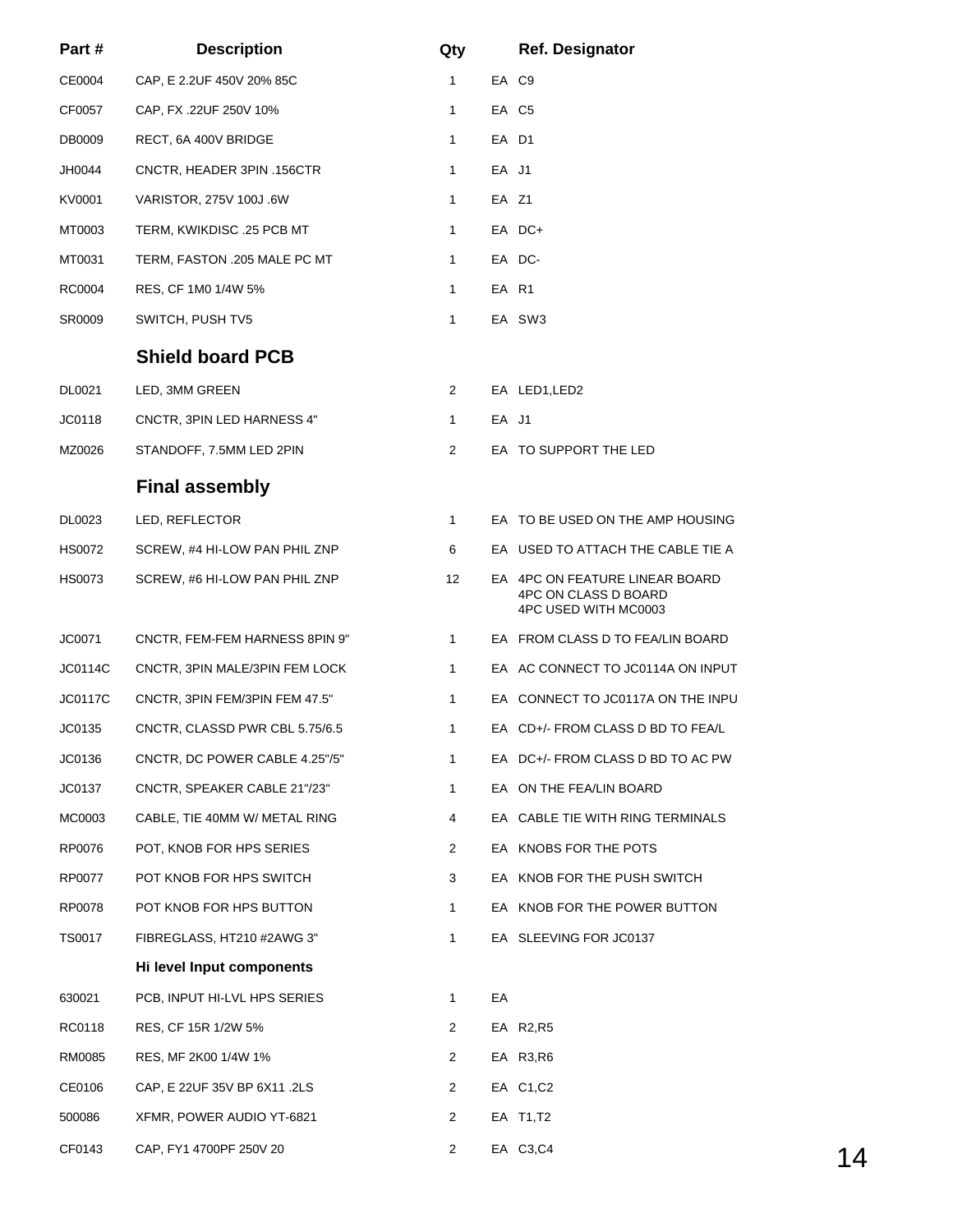| Part#          | <b>Description</b>             | Qty            |    | Ref. Designator                       |    |
|----------------|--------------------------------|----------------|----|---------------------------------------|----|
| JC0139         | CNCTR, HARNESS HI-LVL 8.5"     | 1              |    | EA J1/J2                              |    |
| RW0037         | RES, WW 470R 5W 5              | 2              |    | EA R1, R4                             |    |
|                | <b>Input PCB</b>               |                |    |                                       |    |
| 630028         | PCB, INPUT HPS500/1000         | 1              |    | EA REVISION                           |    |
| CF0045         | CAP, F.1UF 63DC 5% 5MMLS       | 4              |    | EA C14, C15, C17, C18                 |    |
| CF0128         | CAP, F.033UF 100V 5MMLS        | $\overline{2}$ |    | EA C13, C16                           |    |
| RM0002         | RES, MF 10K0 1/4W 1%           | $\overline{2}$ |    | EA R12, R13                           |    |
| RM0029         | RES, MF 3K01 1/4W 1%           | $\overline{2}$ |    | EA R10, R11                           |    |
| 500086         | XFMR, POWER AUDIO YT-6821      | $\mathbf{1}$   |    | EA T10                                |    |
| CE0106         | CAP, E 22UF 35V BP 6X11 .2LS   | 1              |    | EA C10                                |    |
| CF0143         | CAP, FY1 4700PF 250V 20        | $\mathbf{1}$   |    | EA C12                                |    |
| JC0052         | CNCTR, RCA QUAD JACK           | $\mathbf{1}$   |    | EA RCA1                               |    |
| JH0063         | CNCTR, HEADER 3PIN .1CTR       | $\overline{2}$ |    | EA J34, J36                           |    |
| MM0025         | MISC, PC MT SCREW TERM 6-32    | $\mathbf{1}$   |    | EA W5                                 |    |
| SR0022         | SWITCH, DPDT TOGGLE C/W CAP PC | 1              |    | EA SW1                                |    |
| 630031         | PCB, INPUT SHIELD HPS500/1K    | 1              | EA |                                       |    |
| 930035         | CUP, OUTER PLASTIC HPS250      | $\mathbf{1}$   |    | EA OUTER PLASTIC CUP                  |    |
| 930039         | CUP, INNER PLASTIC HPS500      | 1              |    | EA INNER PLASTIC CUP                  |    |
| FH0010         | FUSE, HOLDER PANEL MT RANGLE   | 1              |    | EA ON THE INNER CUP                   |    |
| FS0026         | FUSE, 4A 250V 1.25X.25 GLASS   | 1              |    | EA FUSE                               |    |
| <b>HN0001</b>  | NUT, KEP 3/16AF 4-40 ZNP       | $\overline{2}$ |    | EA USED ON THE IEC CONNECTOR          |    |
| HN0015         | NUT, HEX KEP #8-32 ZNP         | 8              |    | EA USED ON THE BINDING POSTS          |    |
| HS0041         | SCREW, SELF TAP #4 BLK OXIDE   | 1              |    | EA USED ON THE RCA                    |    |
| HS0055         | SCREW, #4-40X1/2 PAN PHIL BLK  | 2              |    | EA USED ON THE IEC CONNECTOR          |    |
| HS0065         | SCREW, #6-32X1/4 PAN PHIL BLK  | 1              |    | EA USED ON MM0025                     |    |
| HS0072         | SCREW, #4 HI-LOW PAN PHIL ZNP  | 4              |    | EA TO SECURE THE CUPS AND CABLE TIES  |    |
| <b>HS0074</b>  | SCREW, #4-40X3/4 PAN PHIL ZNP  | 2              |    | EA BETWEEN SHIELD AND INPUT PCB       |    |
| JC0076         | CNCTR, AC IEC SOCKET .250TAB   | 1              |    | EA ON THE INNER PLASTIC CUP           |    |
| <b>JC0086</b>  | CNCTR, SINGLE BINDING POST RED | 4              |    | EA ON THE INNER PLASTIC CUP           |    |
| JC0087         | CNCTR, SINGLE BINDING POST BLK | 4              |    | EA ON THE INNER PLASTIC CUP           |    |
| <b>JC0114A</b> | CNCTR, 3PIN FEM/2XFEM FASTON   | 1              |    | EA CONNECT TO MATING HARNESS ON PWR B |    |
| JC0117A        | CNCTR, 3PIN FEM/3PIN MALE 11"  | 1              |    | EA CONNECTO TO MATCHING HARNESS       |    |
| MC0003         | CABLE, TIE 40MM W/ METAL RING  | $\overline{2}$ |    | EA TO SECURE CABLE TIES               |    |
| MM0027         | RUBBER GROMMETS                | 4              |    | EA 2 ON THE TRANSFORMER               |    |
| MZ0023         | STANDOFF, .5" NYLON LOCKING    | 1              |    | EA STANDOFF                           |    |
| MZ0028         | STANDOFF, 1/2" AL ID.151 #409  | 1              |    | EA BETWEEN INPUT SHIELD AND INPUT PCB |    |
| WI0032         | WIRE, POWER CORD SPT2/IEC 8FT  | 1              |    | EA POWER CORD                         | 15 |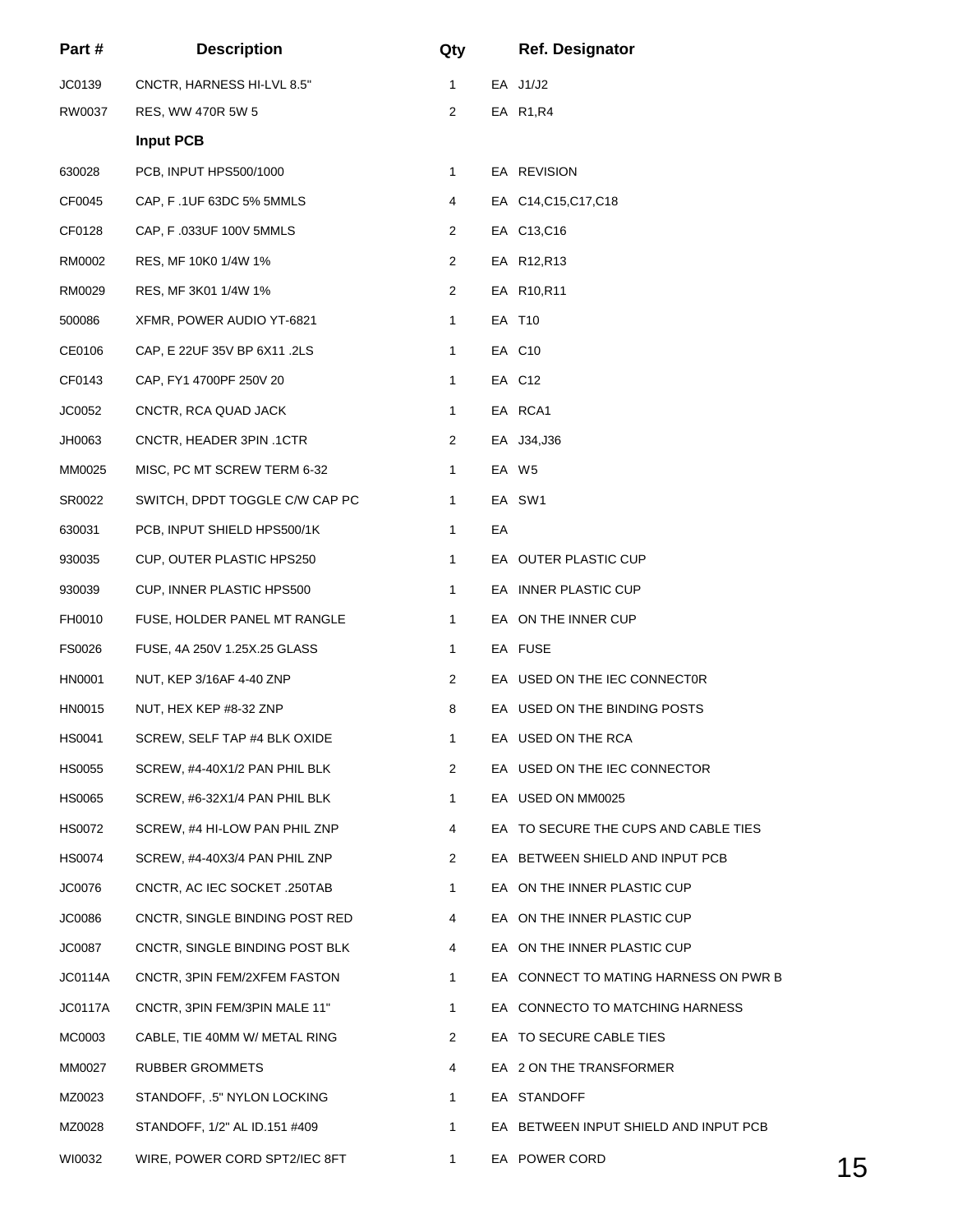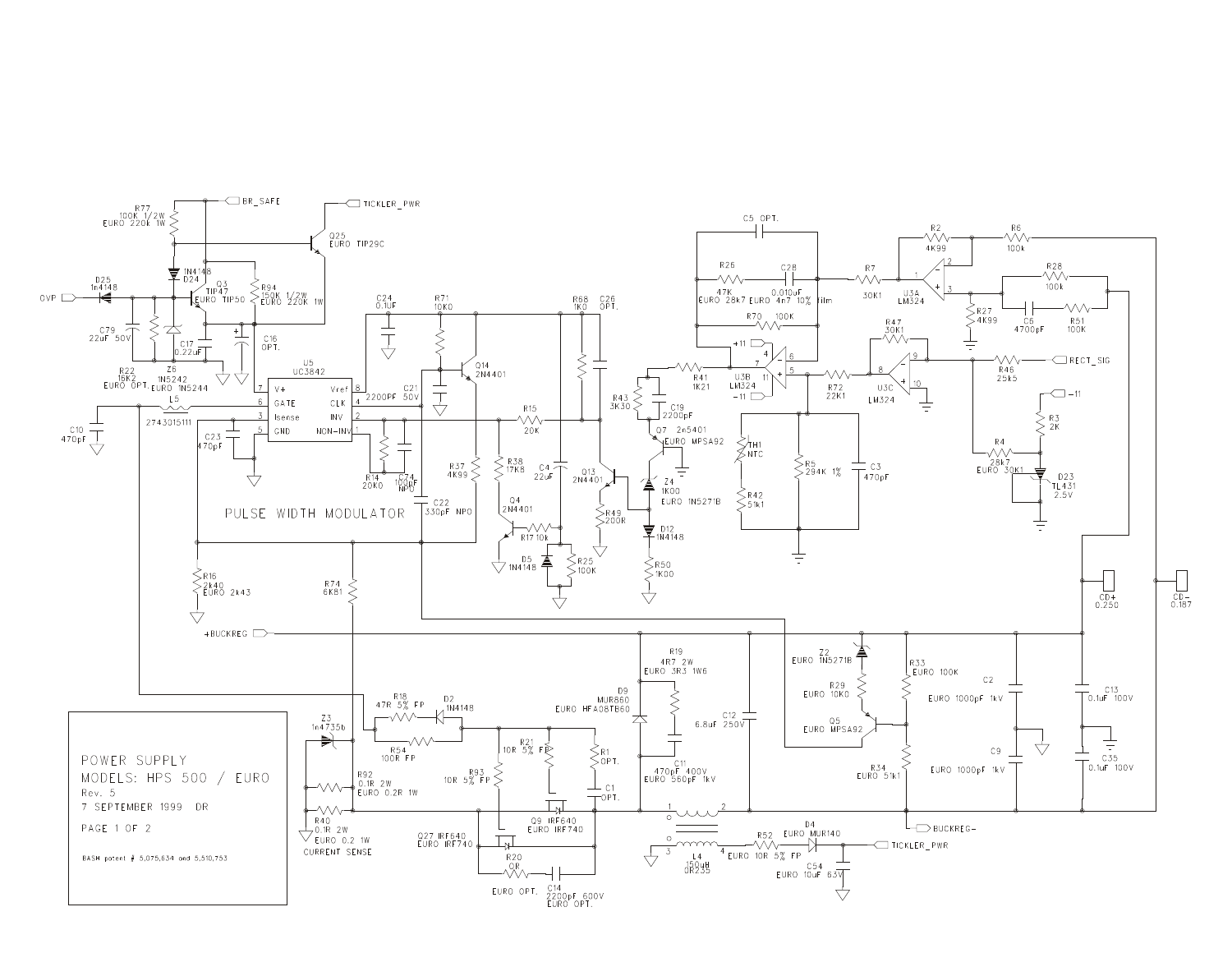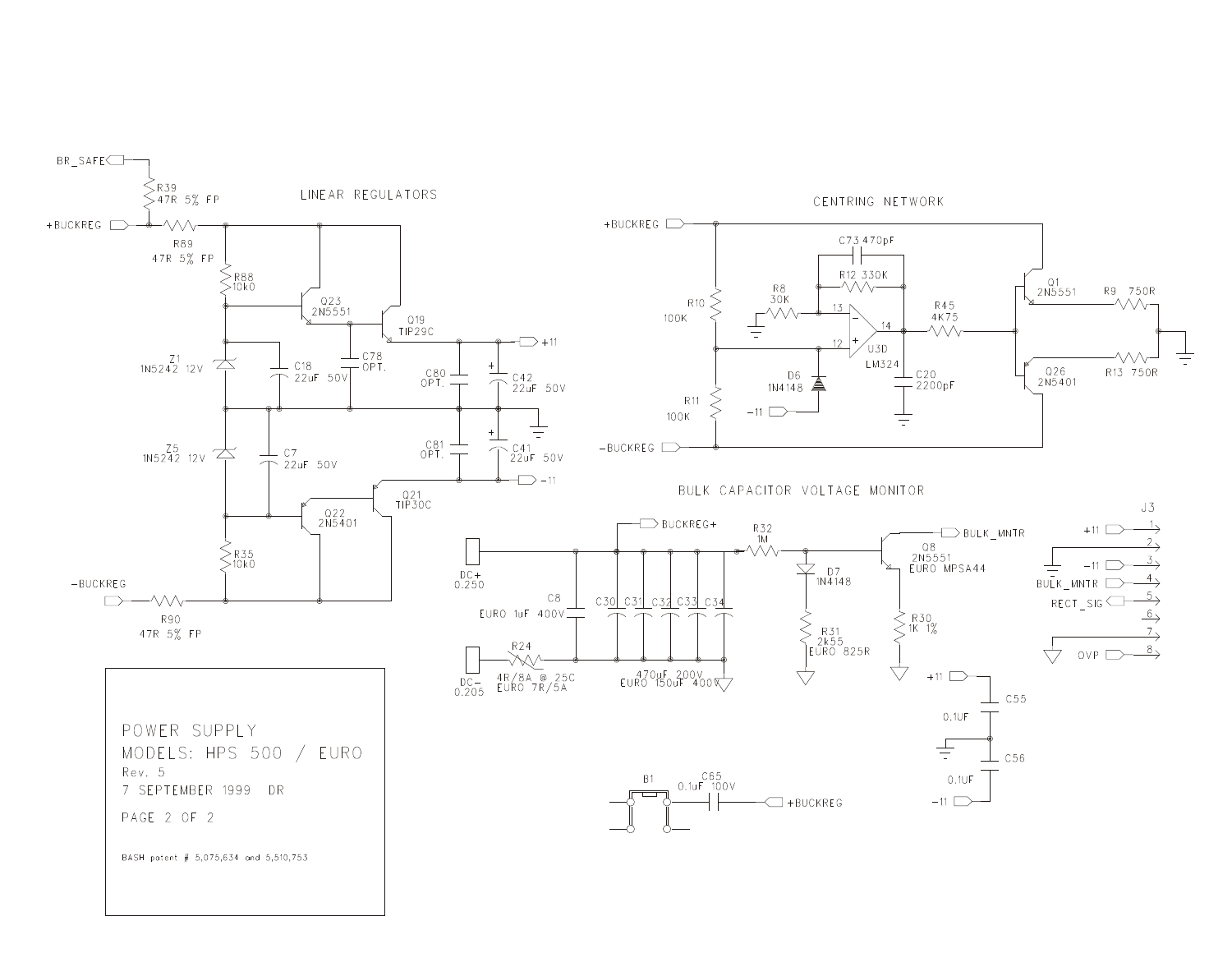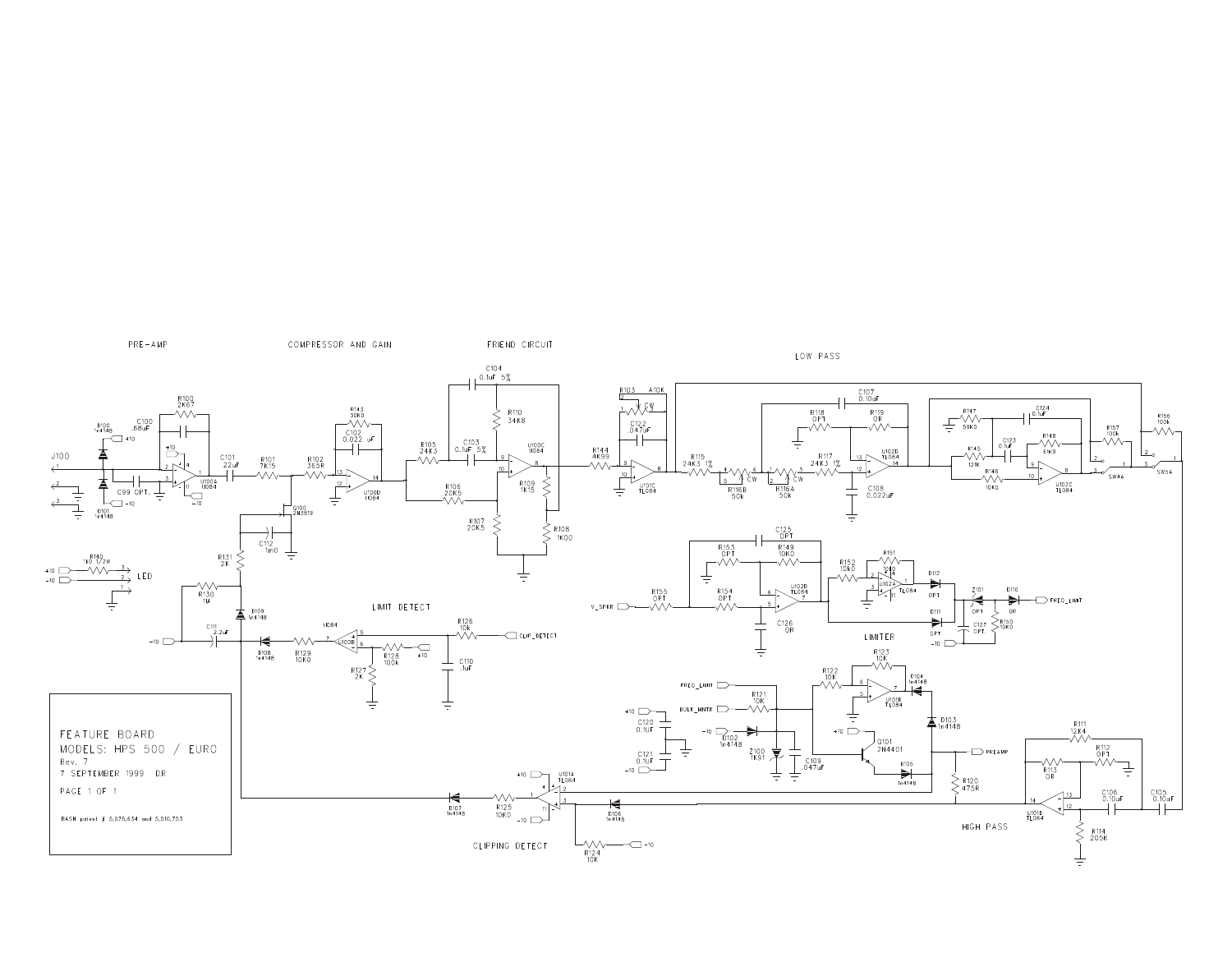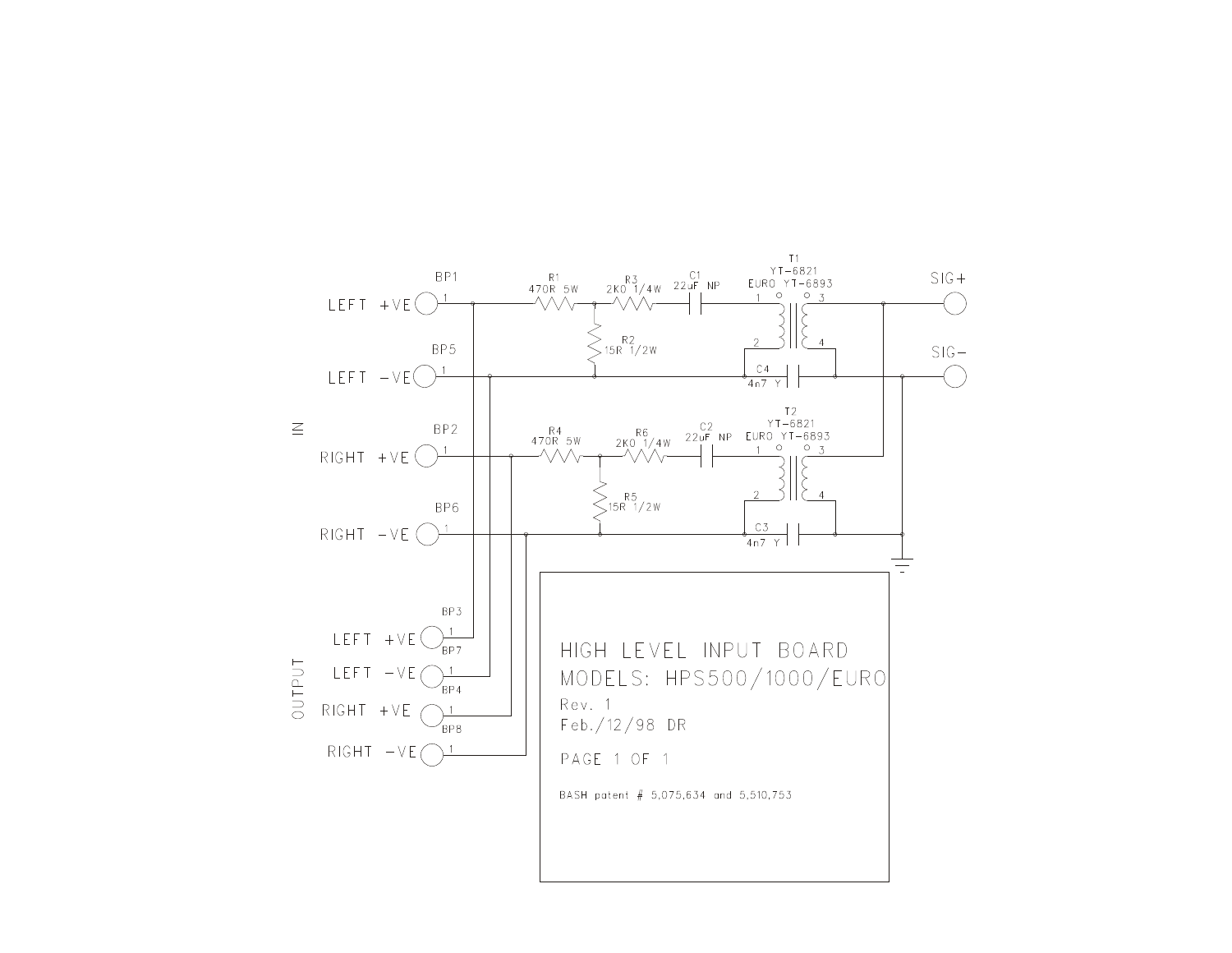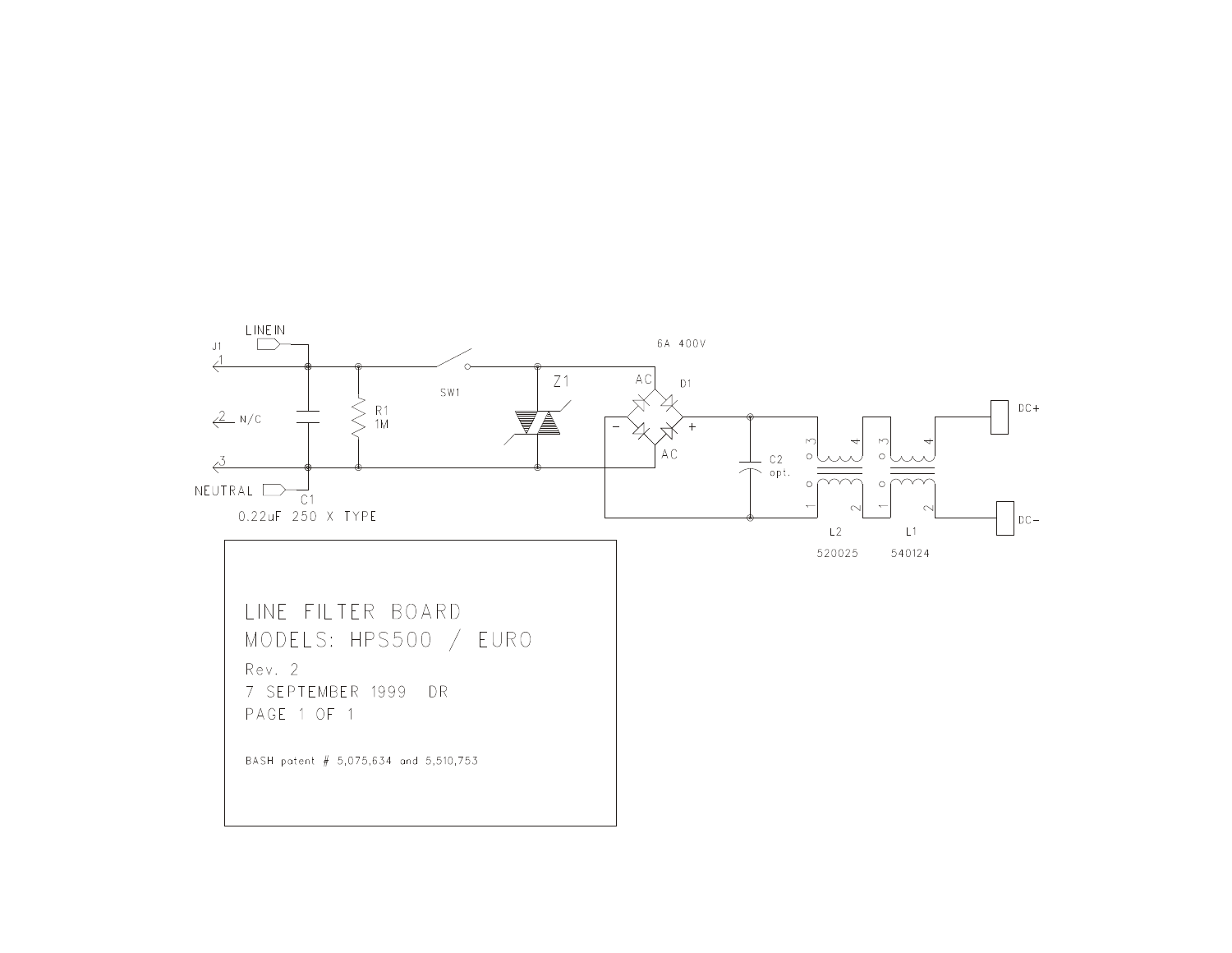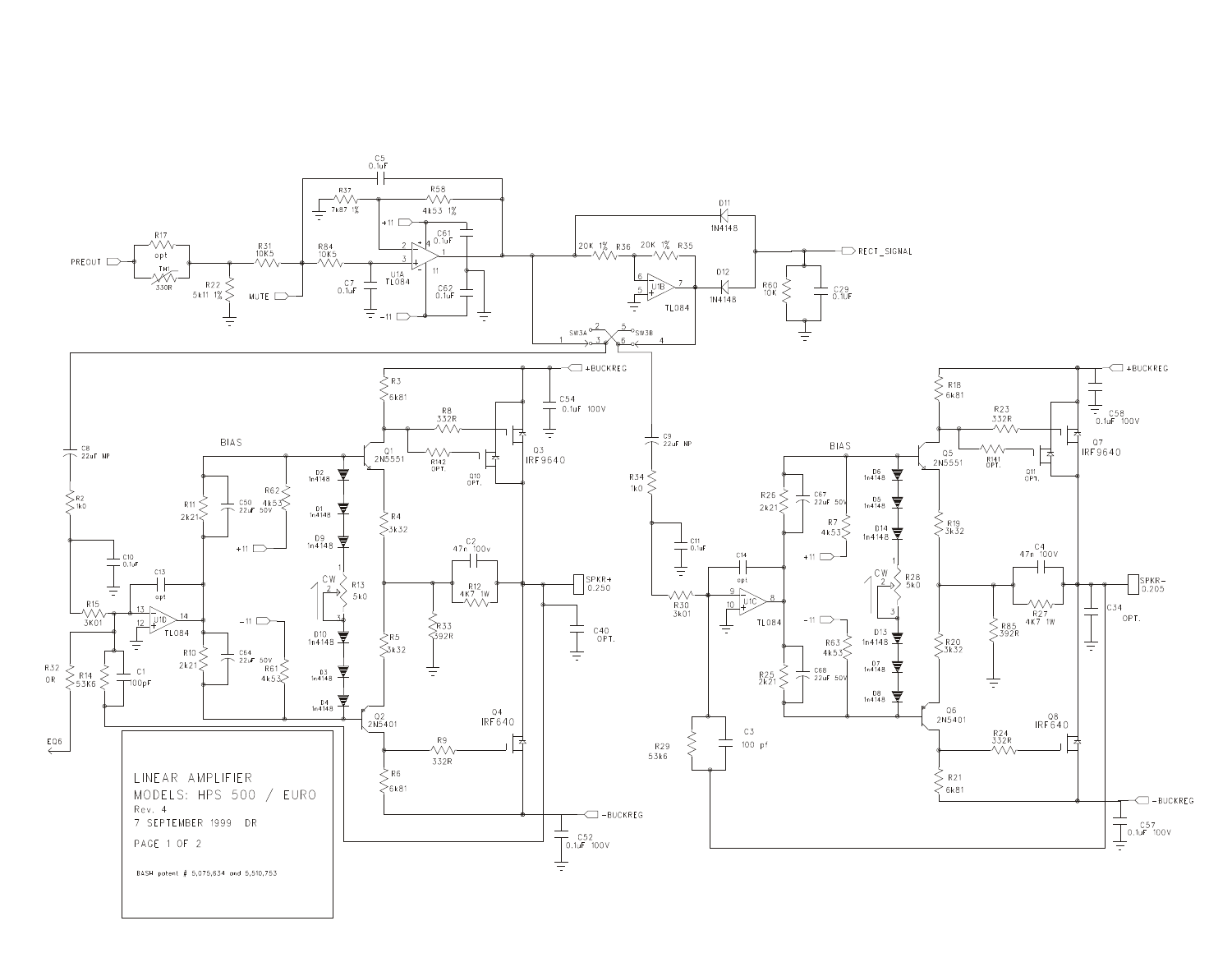